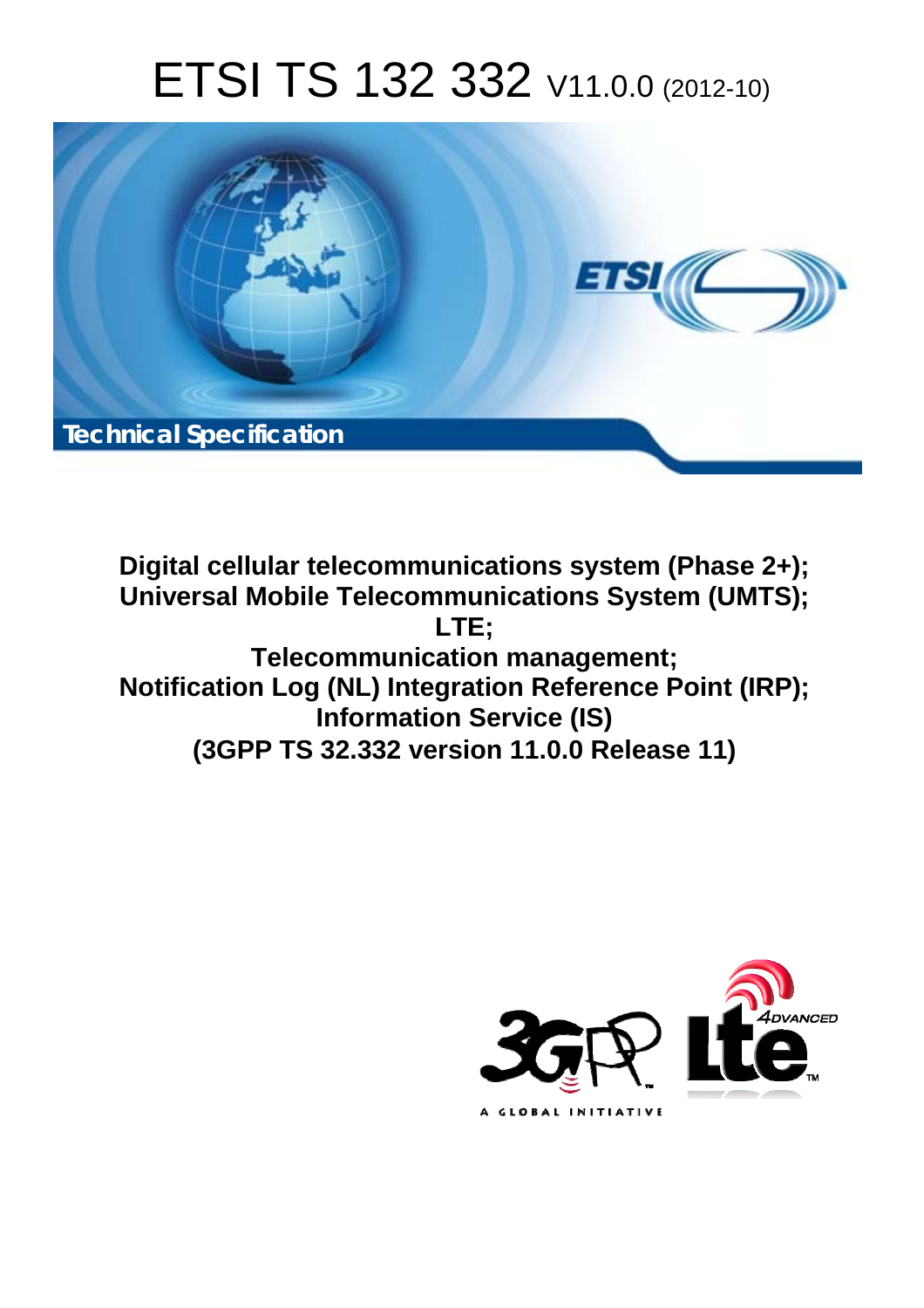Reference RTS/TSGS-0532332vb00

> Keywords GSM,LTE,UMTS

#### *ETSI*

#### 650 Route des Lucioles F-06921 Sophia Antipolis Cedex - FRANCE

Tel.: +33 4 92 94 42 00 Fax: +33 4 93 65 47 16

Siret N° 348 623 562 00017 - NAF 742 C Association à but non lucratif enregistrée à la Sous-Préfecture de Grasse (06) N° 7803/88

#### *Important notice*

Individual copies of the present document can be downloaded from: [http://www.etsi.org](http://www.etsi.org/)

The present document may be made available in more than one electronic version or in print. In any case of existing or perceived difference in contents between such versions, the reference version is the Portable Document Format (PDF). In case of dispute, the reference shall be the printing on ETSI printers of the PDF version kept on a specific network drive within ETSI Secretariat.

Users of the present document should be aware that the document may be subject to revision or change of status. Information on the current status of this and other ETSI documents is available at <http://portal.etsi.org/tb/status/status.asp>

If you find errors in the present document, please send your comment to one of the following services: [http://portal.etsi.org/chaircor/ETSI\\_support.asp](http://portal.etsi.org/chaircor/ETSI_support.asp)

#### *Copyright Notification*

No part may be reproduced except as authorized by written permission. The copyright and the foregoing restriction extend to reproduction in all media.

> © European Telecommunications Standards Institute 2012. All rights reserved.

DECT<sup>™</sup>, PLUGTESTS<sup>™</sup>, UMTS<sup>™</sup> and the ETSI logo are Trade Marks of ETSI registered for the benefit of its Members. **3GPP**TM and **LTE**™ are Trade Marks of ETSI registered for the benefit of its Members and of the 3GPP Organizational Partners.

**GSM**® and the GSM logo are Trade Marks registered and owned by the GSM Association.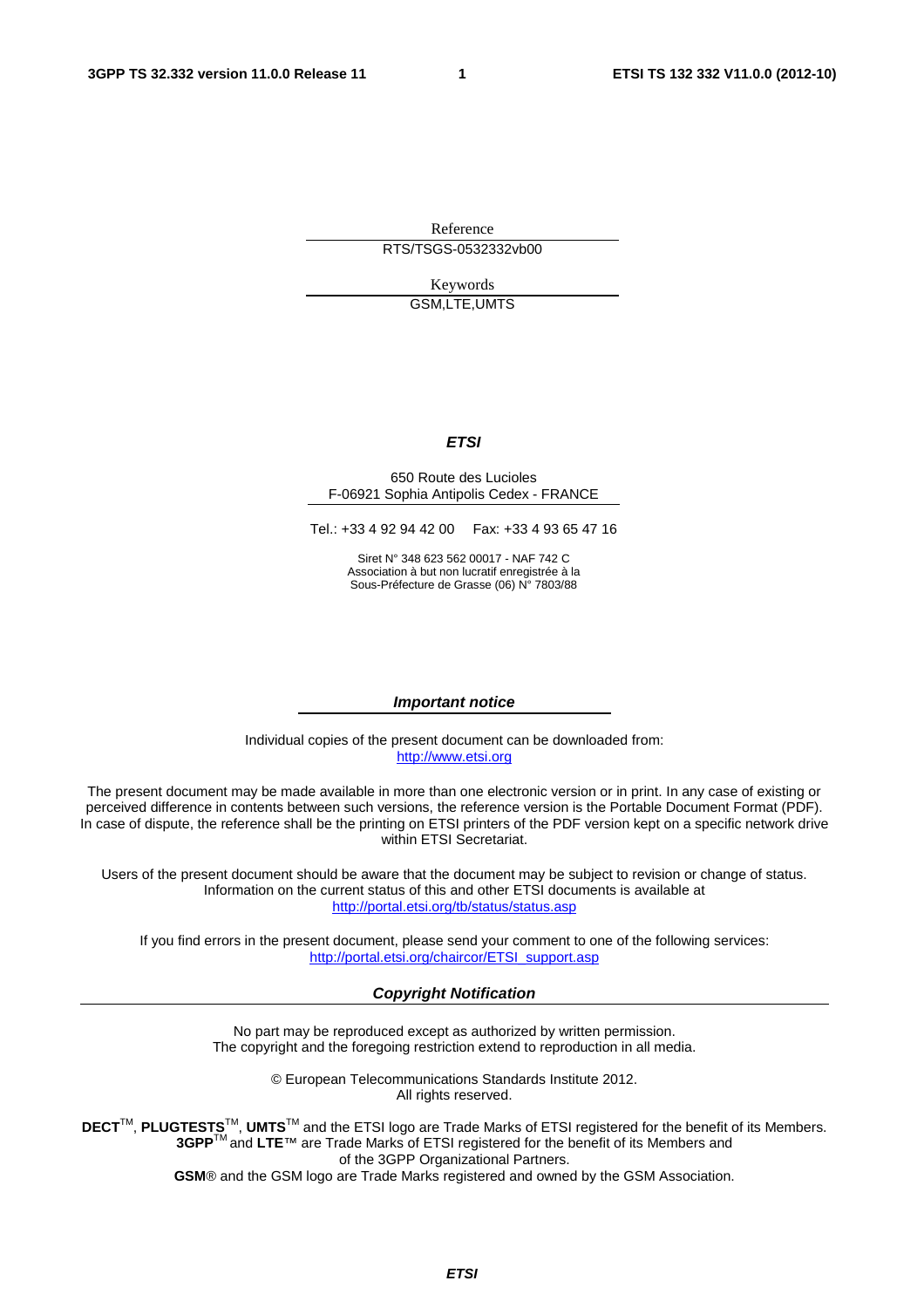# Intellectual Property Rights

IPRs essential or potentially essential to the present document may have been declared to ETSI. The information pertaining to these essential IPRs, if any, is publicly available for **ETSI members and non-members**, and can be found in ETSI SR 000 314: *"Intellectual Property Rights (IPRs); Essential, or potentially Essential, IPRs notified to ETSI in respect of ETSI standards"*, which is available from the ETSI Secretariat. Latest updates are available on the ETSI Web server ([http://ipr.etsi.org\)](http://webapp.etsi.org/IPR/home.asp).

Pursuant to the ETSI IPR Policy, no investigation, including IPR searches, has been carried out by ETSI. No guarantee can be given as to the existence of other IPRs not referenced in ETSI SR 000 314 (or the updates on the ETSI Web server) which are, or may be, or may become, essential to the present document.

# Foreword

This Technical Specification (TS) has been produced by ETSI 3rd Generation Partnership Project (3GPP).

The present document may refer to technical specifications or reports using their 3GPP identities, UMTS identities or GSM identities. These should be interpreted as being references to the corresponding ETSI deliverables.

The cross reference between GSM, UMTS, 3GPP and ETSI identities can be found under [http://webapp.etsi.org/key/queryform.asp.](http://webapp.etsi.org/key/queryform.asp)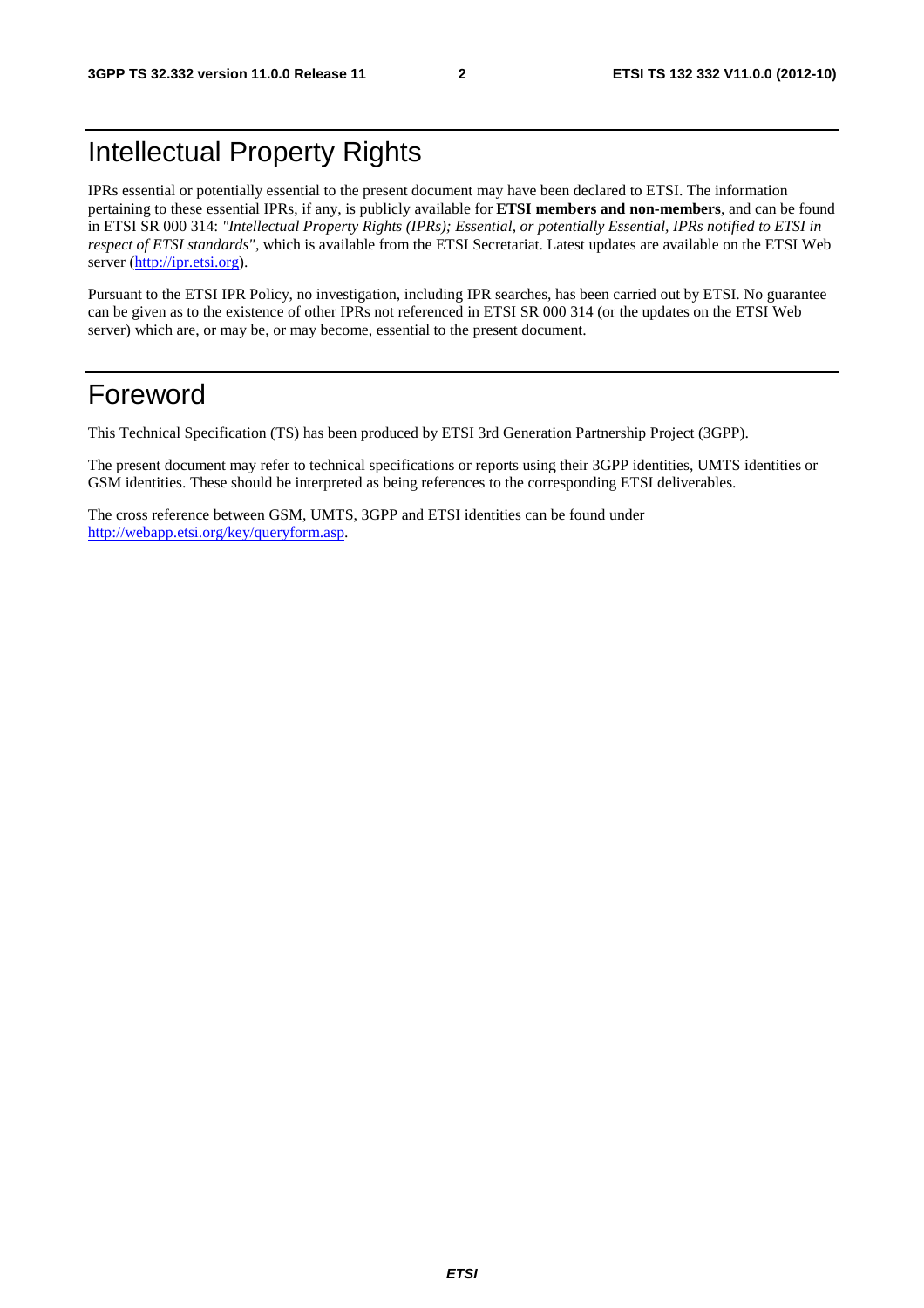$\mathbf{3}$ 

# Contents

| 1                  |  |
|--------------------|--|
| 2                  |  |
| 3                  |  |
| 3.1                |  |
| 3.2                |  |
| 4                  |  |
| 4.2                |  |
| 5                  |  |
| 5.1                |  |
| 5.2                |  |
| 5.2.1              |  |
| 5.2.2              |  |
| 5.3                |  |
| 5.3.1<br>5.3.1.1   |  |
| 5.3.1.2            |  |
| 5.3.2              |  |
| 5.3.2.1            |  |
| 5.3.2.2            |  |
| 5.3.2.3            |  |
| 5.3.3              |  |
| 5.3.3.1            |  |
| 5.4                |  |
| 5.4.1              |  |
| 5.4.1.1            |  |
| 5.4.1.2            |  |
| 5.4.1.3            |  |
| 5.4.2              |  |
| 5.4.2.1            |  |
| 5.4.2.2            |  |
| 5.4.2.3            |  |
| 5.4.3              |  |
| 5.4.3.1<br>5.4.3.2 |  |
| 5.4.3.3            |  |
| 5.5                |  |
| 5.5.1              |  |
| 5.5.2              |  |
|                    |  |
| 6                  |  |
| 6.1                |  |
| 6.2                |  |
| 6.3                |  |
| 6.3.1<br>6.3.1.1   |  |
| 6.3.1.2            |  |
| 6.3.1.3            |  |
| 6.3.1.4            |  |
|                    |  |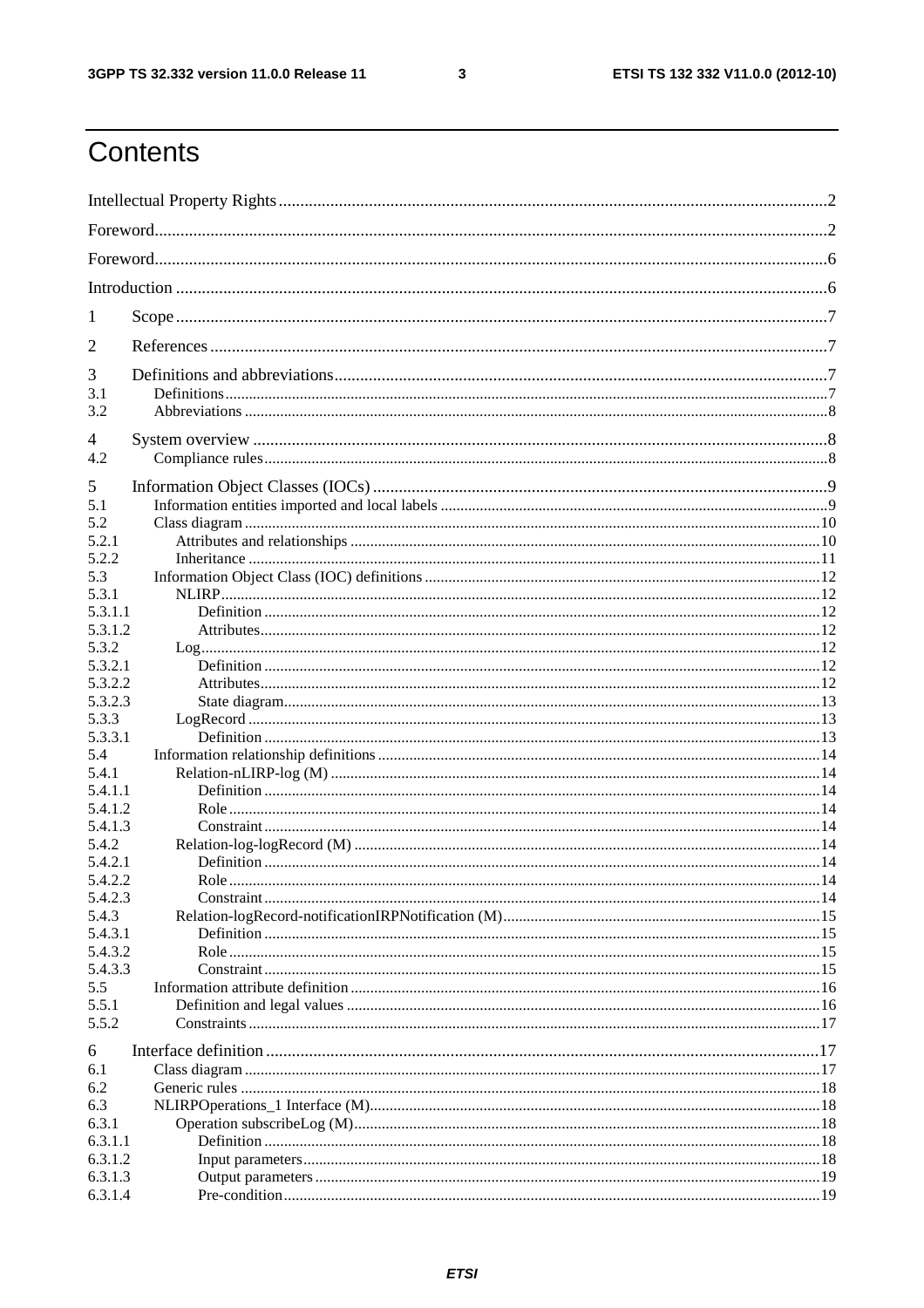#### $\overline{\mathbf{4}}$

| 6.3.1.5   |  |
|-----------|--|
| 6.3.1.6   |  |
| 6.3.2     |  |
| 6.3.2.1   |  |
| 6.3.2.2   |  |
| 6.3.2.3   |  |
| 6.3.2.4   |  |
| 6.3.2.5   |  |
| 6.3.2.6   |  |
| 6.3.3     |  |
| 6.3.3.1   |  |
| 6.3.3.2   |  |
| 6.3.3.3   |  |
| 6.3.3.4   |  |
| 6.3.3.5   |  |
| 6.3.3.6   |  |
| 6.3.4     |  |
| 6.3.4.1   |  |
| 6.3.4.2   |  |
| 6.3.4.3   |  |
| 6.3.4.4   |  |
| 6.3.4.5   |  |
|           |  |
| 6.3.4.6   |  |
| 6.4       |  |
| 6.4.1     |  |
| 6.4.1.1   |  |
| 6.4.1.2   |  |
| 6.4.1.3   |  |
| 6.4.1.4   |  |
| 6.4.1.5   |  |
| 6.4.1.6   |  |
| 6.4.2     |  |
| 6.4.2.1   |  |
| 6.4.2.2   |  |
| 6.4.2.3   |  |
| 6.4.2.4   |  |
| 6.4.2.5   |  |
| 6.4.2.6   |  |
| 6.5       |  |
| 6.5.1     |  |
| 6.5.1.1   |  |
| 6.5.1.2   |  |
| 6.5.1.3   |  |
| 6.5.1.3.1 |  |
| 6.5.1.3.2 |  |
| 6.5.2     |  |
| 6.5.2.1   |  |
| 6.5.2.2   |  |
| 6.5.2.3   |  |
| 6.5.2.3.1 |  |
| 6.5.2.3.2 |  |
| 6.6       |  |
| 6.6.1     |  |
| 6.6.1.1   |  |
| 6.6.1.2   |  |
| 6.6.1.3   |  |
| 6.6.1.3.1 |  |
| 6.6.1.3.2 |  |
| 6.6.2     |  |
| 6.6.2.1   |  |
| 6.6.2.2   |  |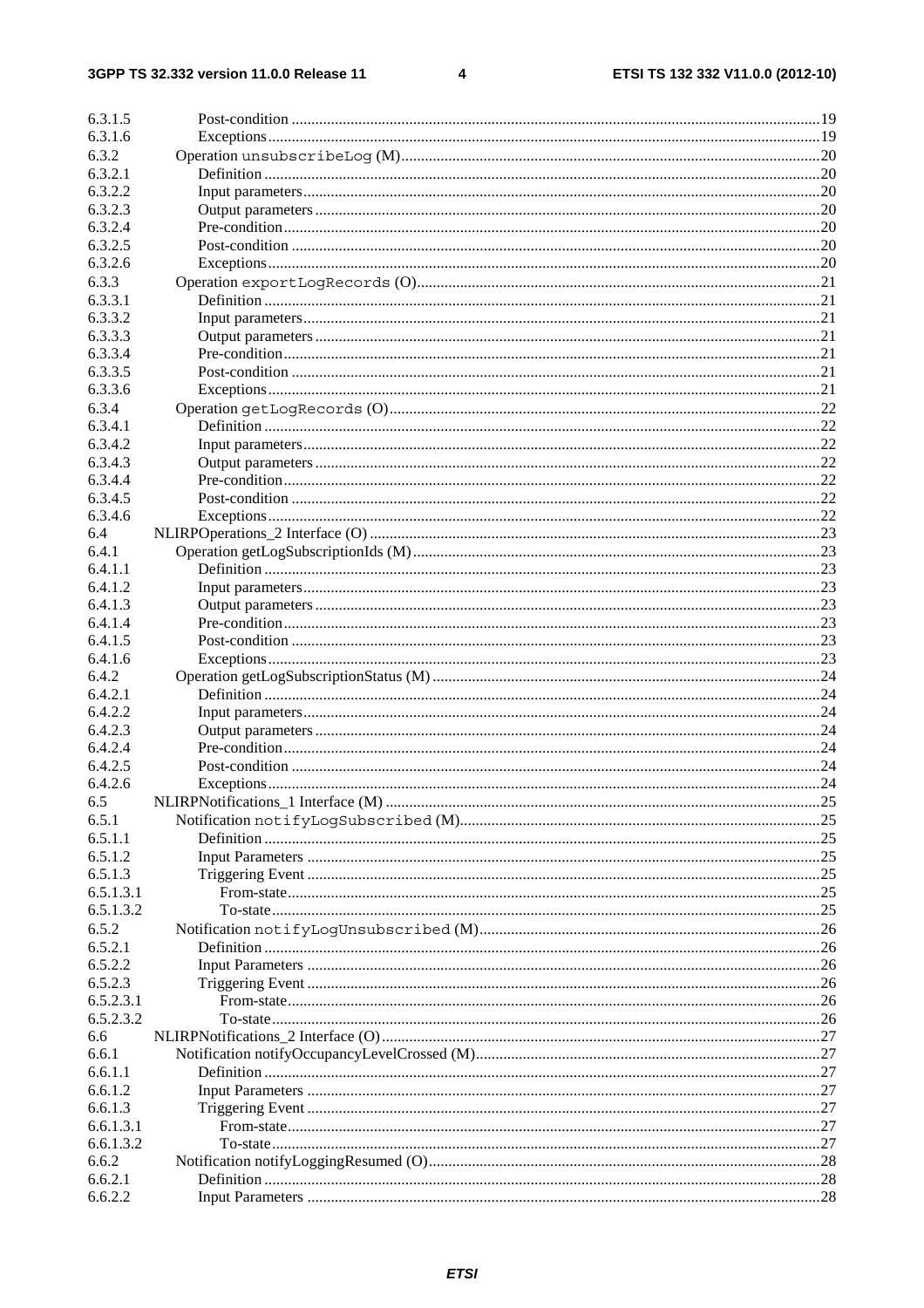$5\phantom{a}$ 

| 6.6.2.3   |  |  |
|-----------|--|--|
| 6.6.2.3.1 |  |  |
| 6.6.2.3.2 |  |  |
|           |  |  |
|           |  |  |
|           |  |  |
|           |  |  |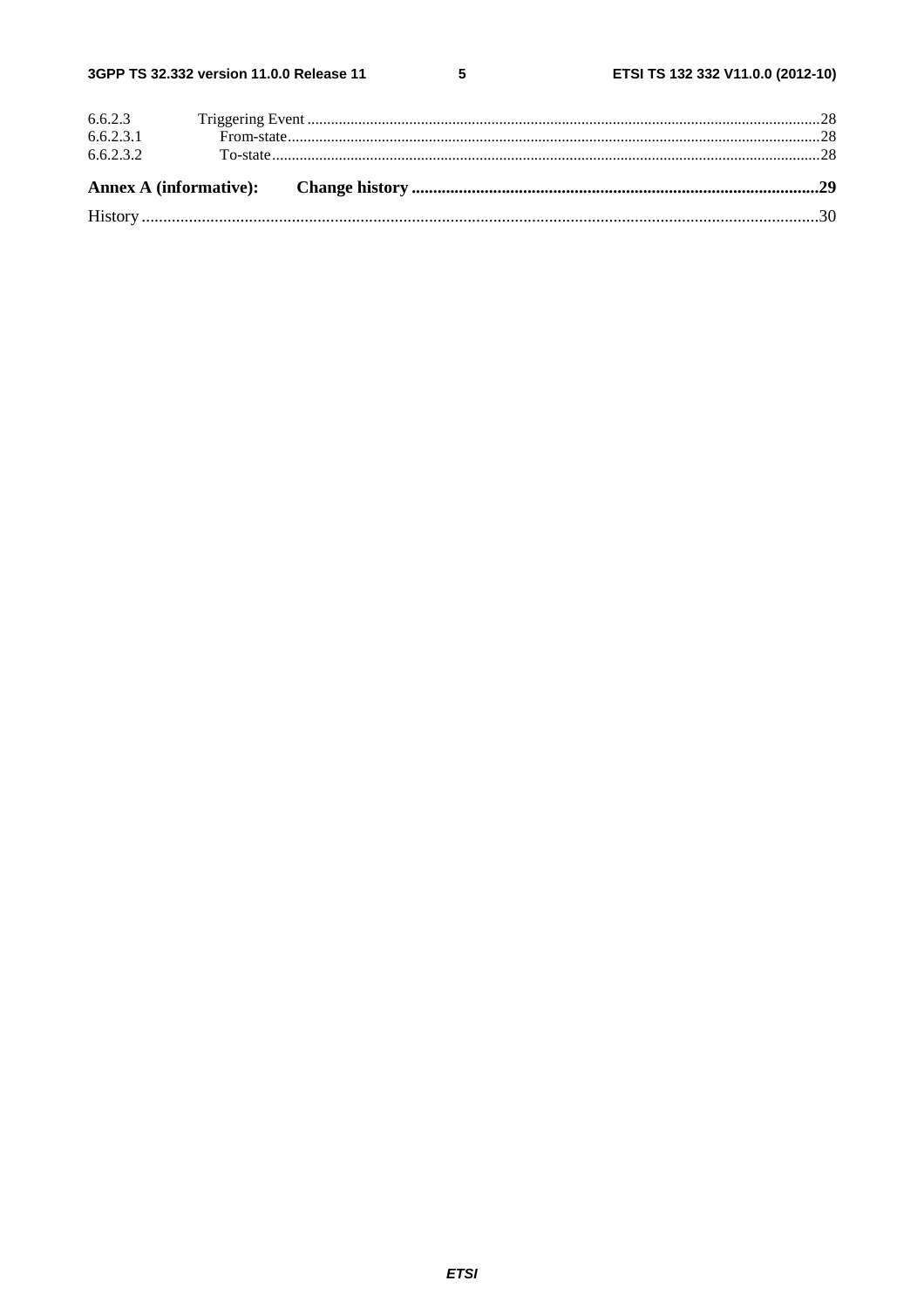# Foreword

This Technical Specification (TS) has been produced by the 3<sup>rd</sup> Generation Partnership Project (3GPP).

The contents of the present document are subject to continuing work within the TSG and may change following formal TSG approval. Should the TSG modify the contents of the present document, it will be re-released by the TSG with an identifying change of release date and an increase in version number as follows:

Version x.y.z

where:

- x the first digit:
	- 1 presented to TSG for information;
	- 2 presented to TSG for approval;
	- 3 or greater indicates TSG approved document under change control.
- y the second digit is incremented for all changes of substance, i.e. technical enhancements, corrections, updates, etc.
- z the third digit is incremented when editorial only changes have been incorporated in the document.

# Introduction

The present document is part of a TS-family covering the 3<sup>rd</sup> Generation Partnership Project; Technical Specification Group Services and System Aspects; Telecommunication management; as identified below:

TS 32.331 "Notification Log (NL) Integration Reference Point (IRP): Requirements"

**TS 32.332 "Notification Log (NL) Integration Reference Point (IRP): Information Service (IS)"**

TS 32.336 "Notification Log (NL) Integration Reference Point (IRP); Solution Set (SS) definitions"

The present document describes the requirements and information model necessary for Telecommunication Management (TM). The TM principles and TM architecture are specified in 3GPP TS 32.101 [1] and 3GPP TS 32.102 [2].

A communications system is composed of a multitude of Network Elements (NE) of various types and, typically, different vendors, which inter-operate in a co-ordinated manner in order to satisfy the network users' communication requirements.

The occurrence of faults in an NE may cause deterioration or loss of this NE's function. Fault Management is the functional area, which allows the operator to detect the occurrence of faults in the network in real-time. Configuration Management and Performance Management are two more functional areas, which require the operator to be alerted to certain conditions in the network.

A standard general-purpose mechanism for the management of logs containing selected notifications from the network is required to provide an ability to perform historical analysis on faults and conditions, which occurred in the network. The TS 32.33x-series, constituting the Notification log IRP, sets forth such a mechanism - and the present document contains the IS definition.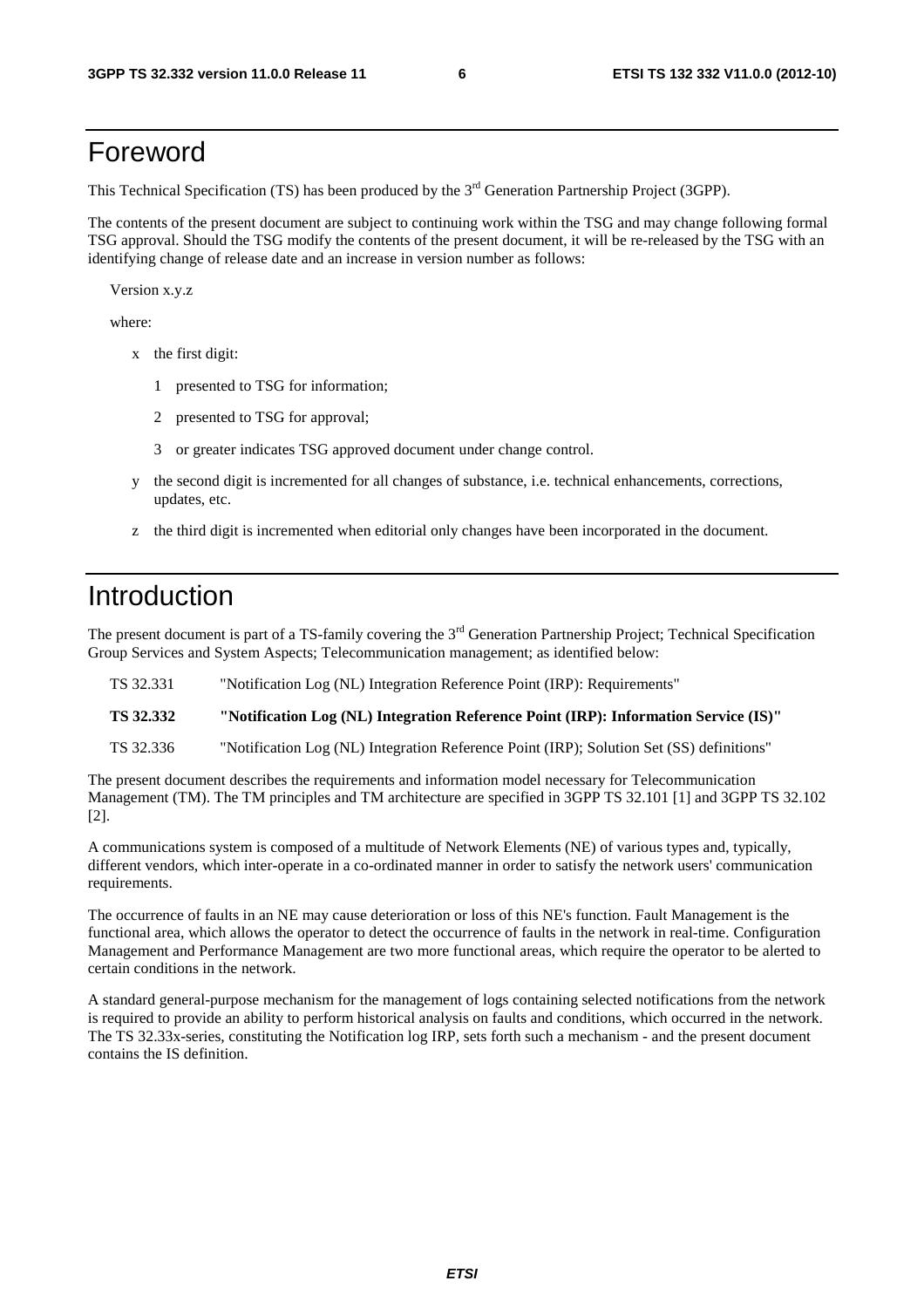# 1 Scope

The present document specifies the Information Service for the Notification Log Integration Reference Point (NLIRP) as it applies to Itf-N.

This IRP IS defines the semantics of operations (and their parameters) visible across the Itf-N in a protocol and technology neutral way. It does not define the syntax or encoding of the operations and their parameters.

# 2 References

The following documents contain provisions, which through reference in this text constitute provisions of the present document.

- References are either specific (identified by date of publication, edition number, version number, etc.) or non-specific.
- For a specific reference, subsequent revisions do not apply.
- For a non-specific reference, the latest version applies. In the case of a reference to a 3GPP document (including a GSM document), a non-specific reference implicitly refers to the latest version of that document *in the same Release as the present document*.
- [1] 3GPP TS 32.101: "Telecommunication management; Principles and high level requirements".
- [2] 3GPP TS 32.102: "Telecommunication management; Architecture".
- [3] 3GPP TS 32.302: "Telecommunication management; Configuration Management (CM); Notification Integration Reference Point (IRP): Information Service (IS)".
- [4] 3GPP TS 32.622: "Telecommunication management; Configuration Management (CM); Generic network resources Integration Reference Point (IRP): Network Resource Model (NRM)".
- [5] 3GPP TS 32.111-2: "Telecommunication management; Fault Management; Part 2: Alarm Integration Reference Point (IRP): Information Service (IS)".
- [6] 3GPP TS 32.312: "Telecommunication management; Generic Integration Reference Point (IRP) management; Information Service (IS)".
- [7] 3GPP TS 32.331: "Telecommunication management; Notification Log (NL) Integration Reference Point (IRP): Requirements".
- [8] 3GPP TS 32.342 "Telecommunication management; File Transfer (FT) Integration Reference Point (IRP): Information Service (IS)".
- [9] 3GPP TS 32.150: "Telecommunication management; Integration Reference Point (IRP) Concept and definitions".

# 3 Definitions and abbreviations

# 3.1 Definitions

For the purposes of the present document, the terms and definitions given in 3GPP TS 32.101 [1], 3GPP TS 32.102 [2], 3GPP TS 32.111-2 [5] and 3GPP TS 32.331 [7] apply.

**notification category:** it refers to the set of notifications of one 3GPP IRP Information Service specification A Notification Category is identified by the name of the IRP specification and the IRP specification version number.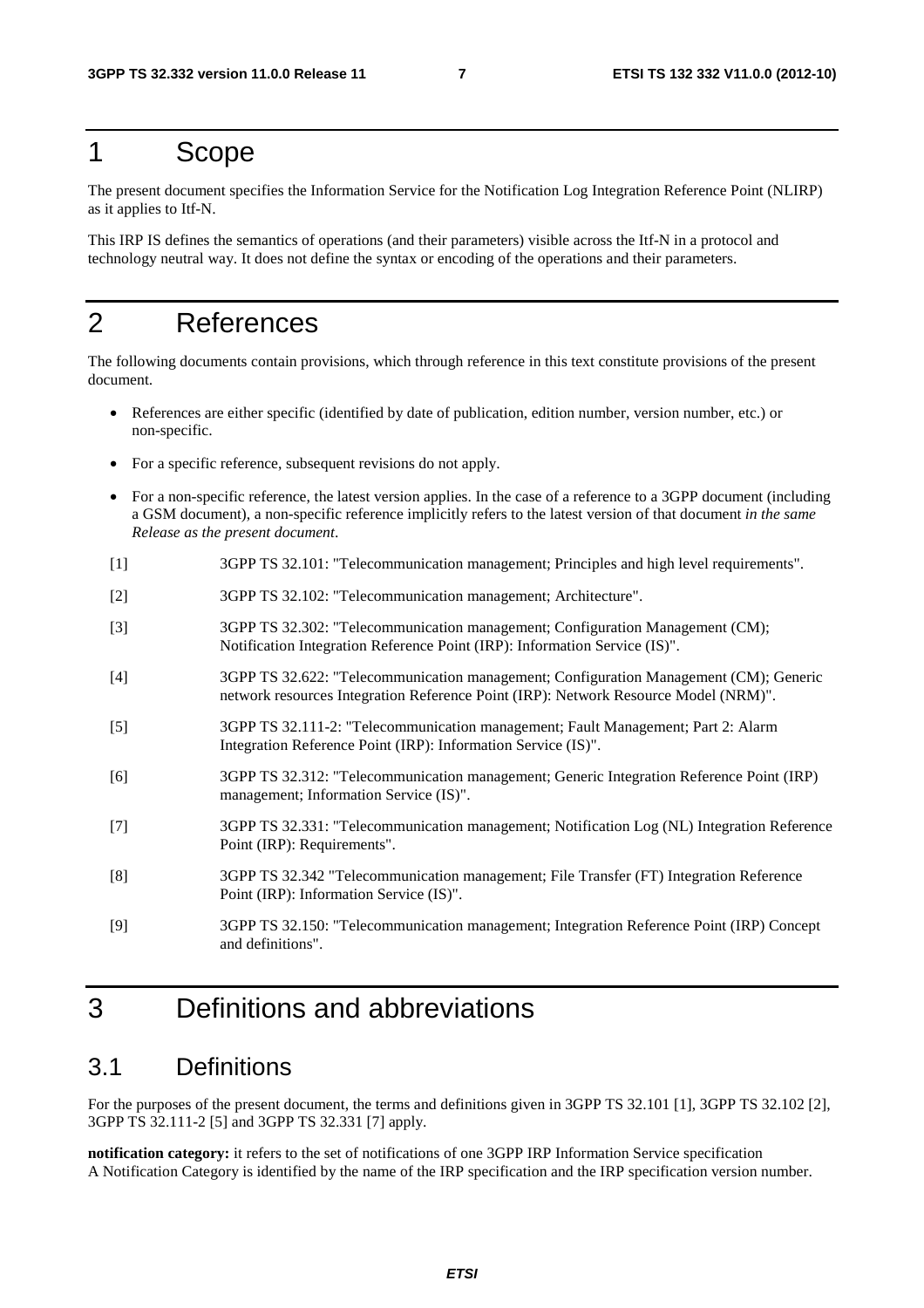# 3.2 Abbreviations

For the purposes of the present document, the following abbreviations apply:

| Distinguished Name                           |
|----------------------------------------------|
| <b>Element Manager</b>                       |
| File Transfer                                |
| <b>Information Object Class</b>              |
| <b>Integration Reference Point</b>           |
| Mandatory                                    |
| Network Element                              |
| Notification Log                             |
| Notification Log Integration Reference Point |
| Network Manager                              |
| Optional                                     |
| Unified Modelling Language                   |
|                                              |

# 4 System overview

The general definition of the System Context for the present IRP is found in 3GPP TS 32.150 [9] clause 4.7.

In addition, the set of related IRP(s) relevant to the present IRP is shown in the two diagrams below



**Figure 4.1: System Context A** 



**Figure 4.2: System Context B** 

# 4.2 Compliance rules

For general definitions of compliance rules related to qualifiers (Mandatory/Optional/Conditional) for *operations*, *notifications and parameters* (of operations and notifications) please refer to 3GPP TS 32.102 [2].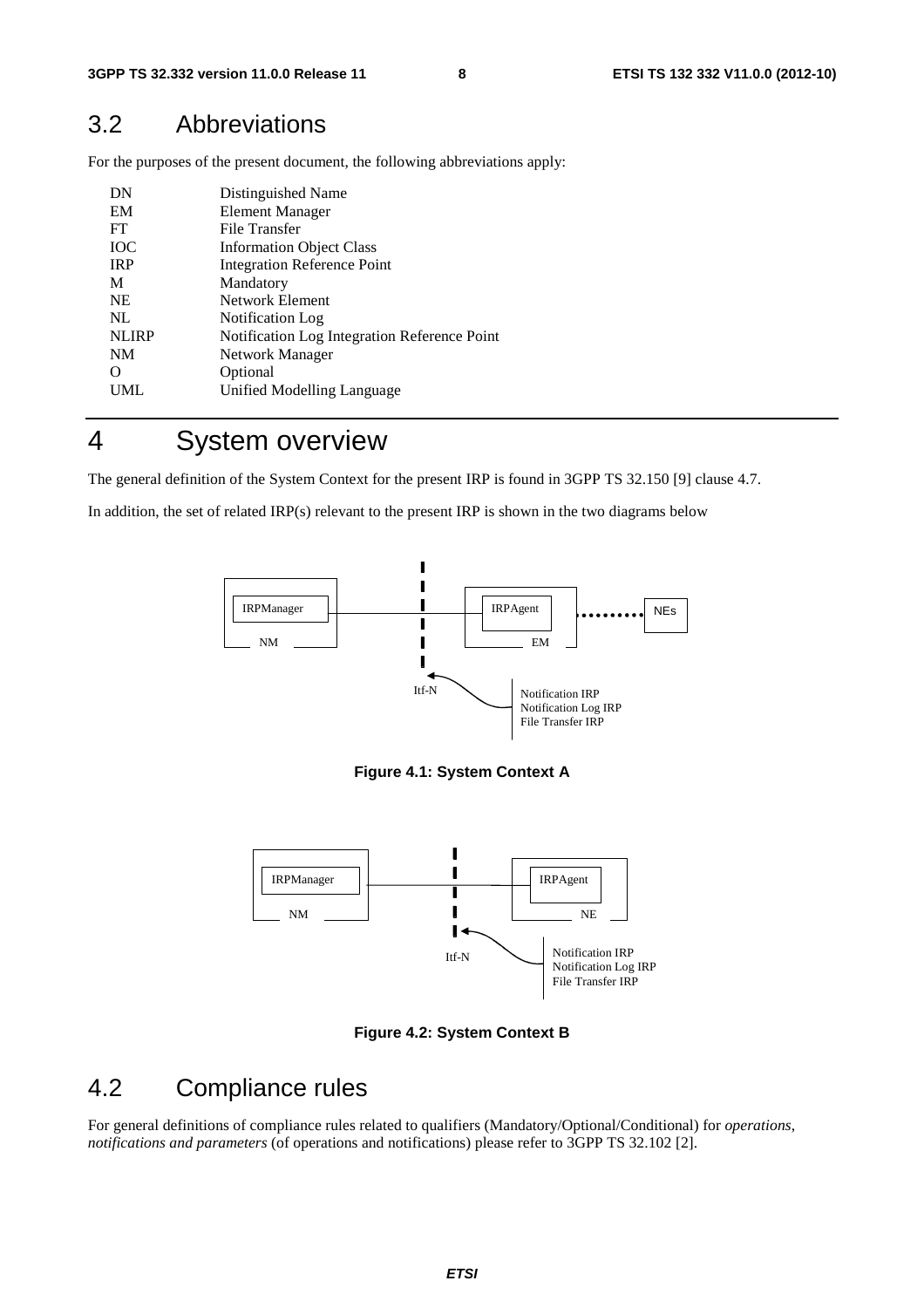# 5 Information Object Classes (IOCs)

# 5.1 Information entities imported and local labels

| Label reference                                                                                       | <b>Local label</b> |
|-------------------------------------------------------------------------------------------------------|--------------------|
| 3GPP TS 32.622 [4], information object class, Top                                                     | Top                |
| 3GPP TS 32.312 [6], information object class, ManagedGenericIRP                                       | ManagedGenericIRP  |
| 3GPP TS 32.342 [8], information object class, FileTransferIRP                                         | FileTransferIRP    |
| 3GPP TS 32.302 [3], information object class, NotificationIRP                                         | NotificationIRP    |
| 3GPP TS 32.302 [3], information object class, NotificationIRPNotification NotificationIRPNotification |                    |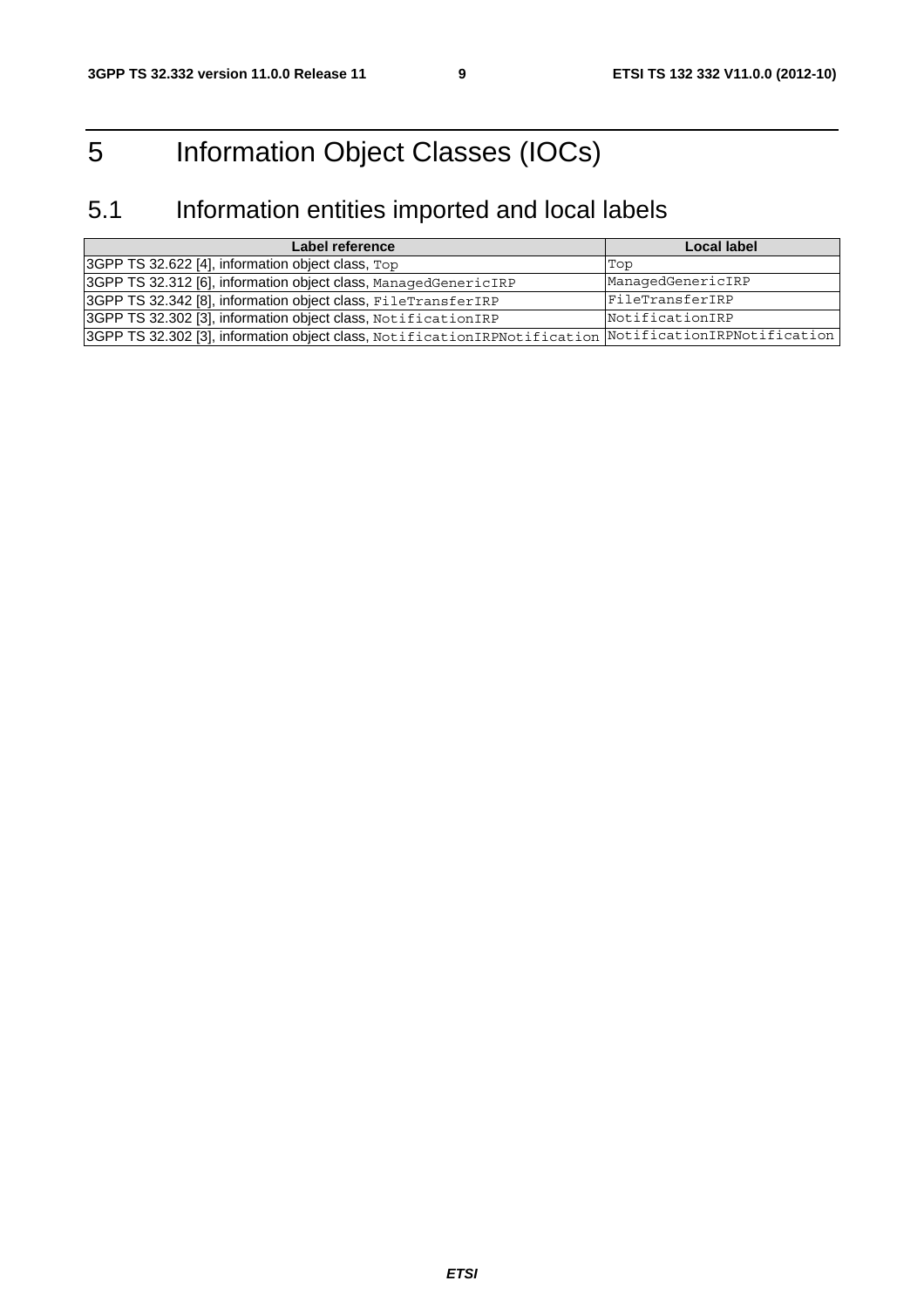# 5.2 Class diagram

# 5.2.1 Attributes and relationships

This clause introduces the set of IOCs that encapsulate information within the IRPAgent. The intent is to identify the information required for NLIRP operations and notification. This clause provides the overview of all support object classes in UML. Subsequent clauses provide more detailed specification of various aspects of these support object classes.



#### **Figure 5.1: Information Object Class (IOC) UML diagram**

To change: change logid, add logrecordcontent, remove logrecordsource.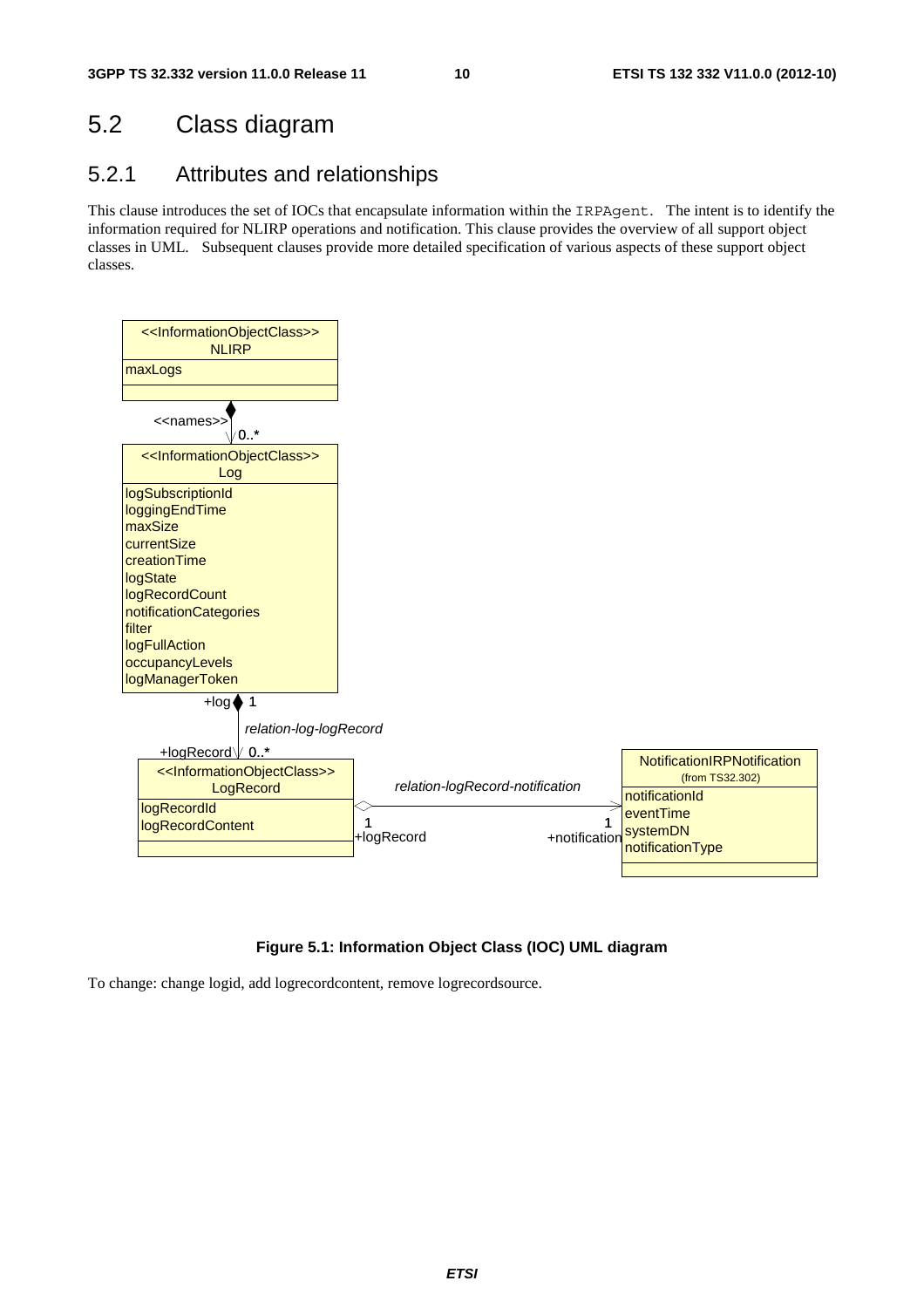# 5.2.2 Inheritance



**Figure 5.2: Information Object Class (IOC) inheritance UML diagram**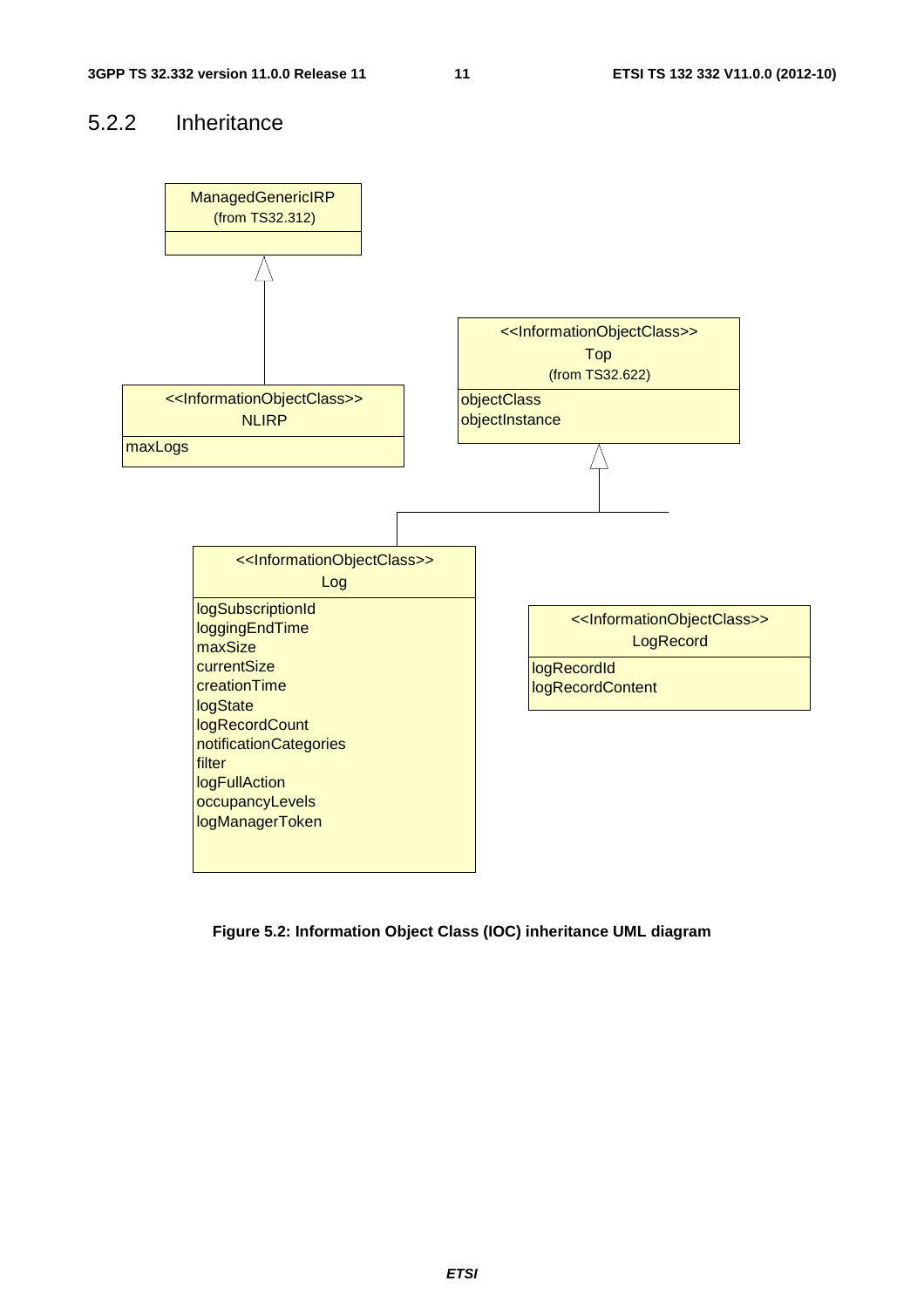# 5.3 Information Object Class (IOC) definitions

# 5.3.1 NLIRP

#### 5.3.1.1 Definition

LogIRP is the representation of the notification log management capabilities specified by the present document. This IOC inherits from ManagedGenericIRP IOC specified in TS 32.312 [6].

### 5.3.1.2 Attributes

| <b>Attribute name</b> | <b>Support Qualifier</b> | <b>Read Qualifier</b> | <b>Write Qualifier</b> |
|-----------------------|--------------------------|-----------------------|------------------------|
| maxLogs               |                          |                       | -                      |

## 5.3.2 Log

#### 5.3.2.1 Definition

The Log IOC is the representation of a Notification Log.

#### 5.3.2.2 Attributes

| <b>Attribute name</b>  | <b>Support Qualifier</b> | <b>Read Qualifier</b> | <b>Write</b><br>Qualifier |
|------------------------|--------------------------|-----------------------|---------------------------|
| logSubscriptionId      | М                        | M                     |                           |
| loggingEndTime         | Ο                        | М                     |                           |
| loqManaqerToken        |                          |                       |                           |
| maxSize                | ∩                        | М                     |                           |
| currentSize            | Ο                        | М                     |                           |
| creationTime           | Ω                        | M                     |                           |
| logState               | М                        | М                     |                           |
| logRecordCount         | Ω                        | M                     |                           |
| notificationCategories |                          | M                     |                           |
| filter                 | Ω                        | М                     |                           |
| loqFullAction          | M                        | M                     |                           |
| occupancyLevels        | M                        | M                     |                           |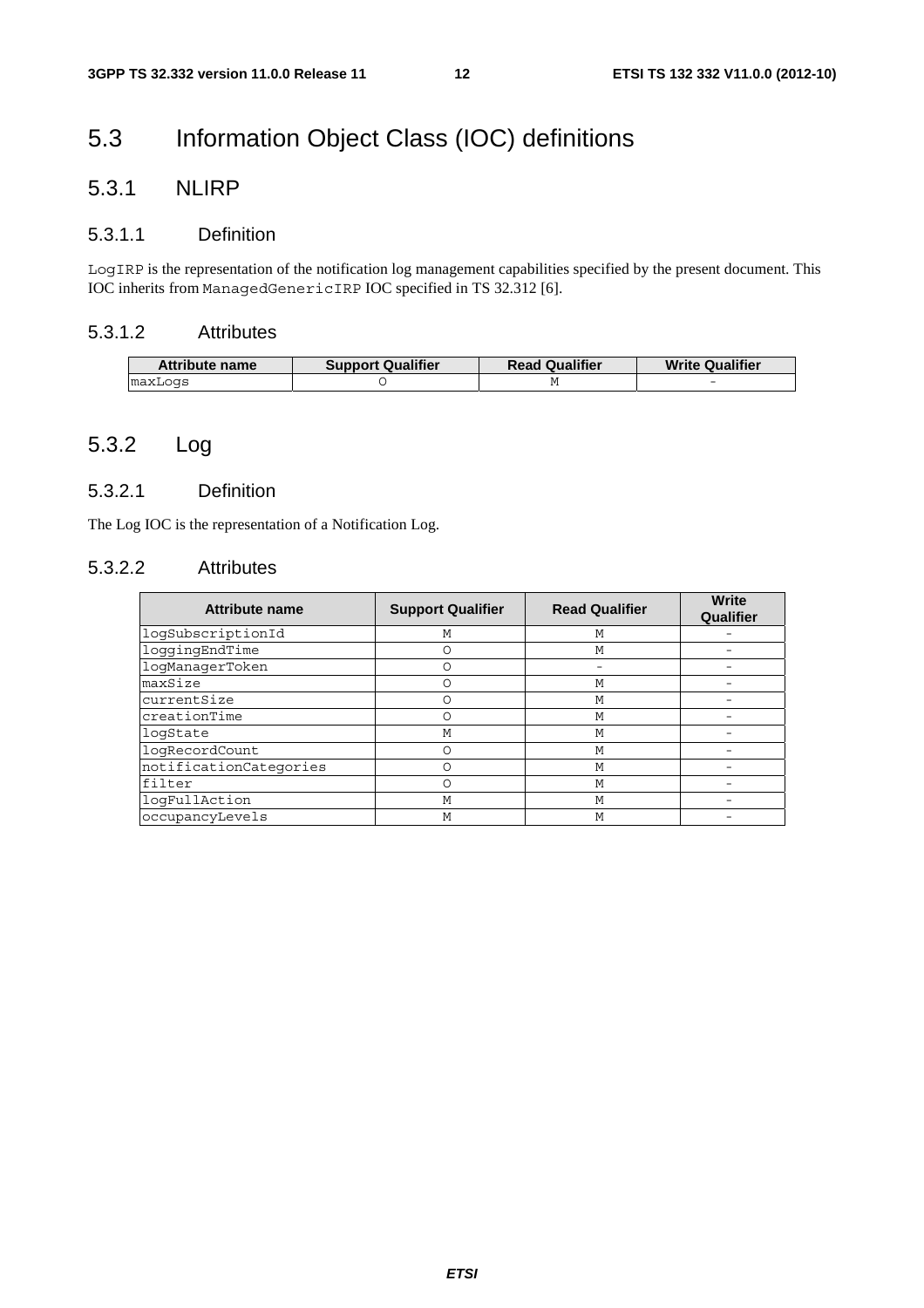### 5.3.2.3 State diagram



#### **Figure 5.3: State diagram for Notification Log**

The disposition of a log that has been stopped, that is, whether the log remains visible across the Itf-N, is left as vendor specific functionality. The time of the deletion of logs is vendor specific.

# 5.3.3 LogRecord

### 5.3.3.1 Definition

The LogRecord IOC is the representation of an individual Notification Log Record.

| Attribute name    | <b>Support Qualifier</b> | <b>Read Qualifier</b> | <b>Write Qualifier</b> |
|-------------------|--------------------------|-----------------------|------------------------|
| logRecordId       |                          |                       |                        |
| llogRecordContent |                          |                       |                        |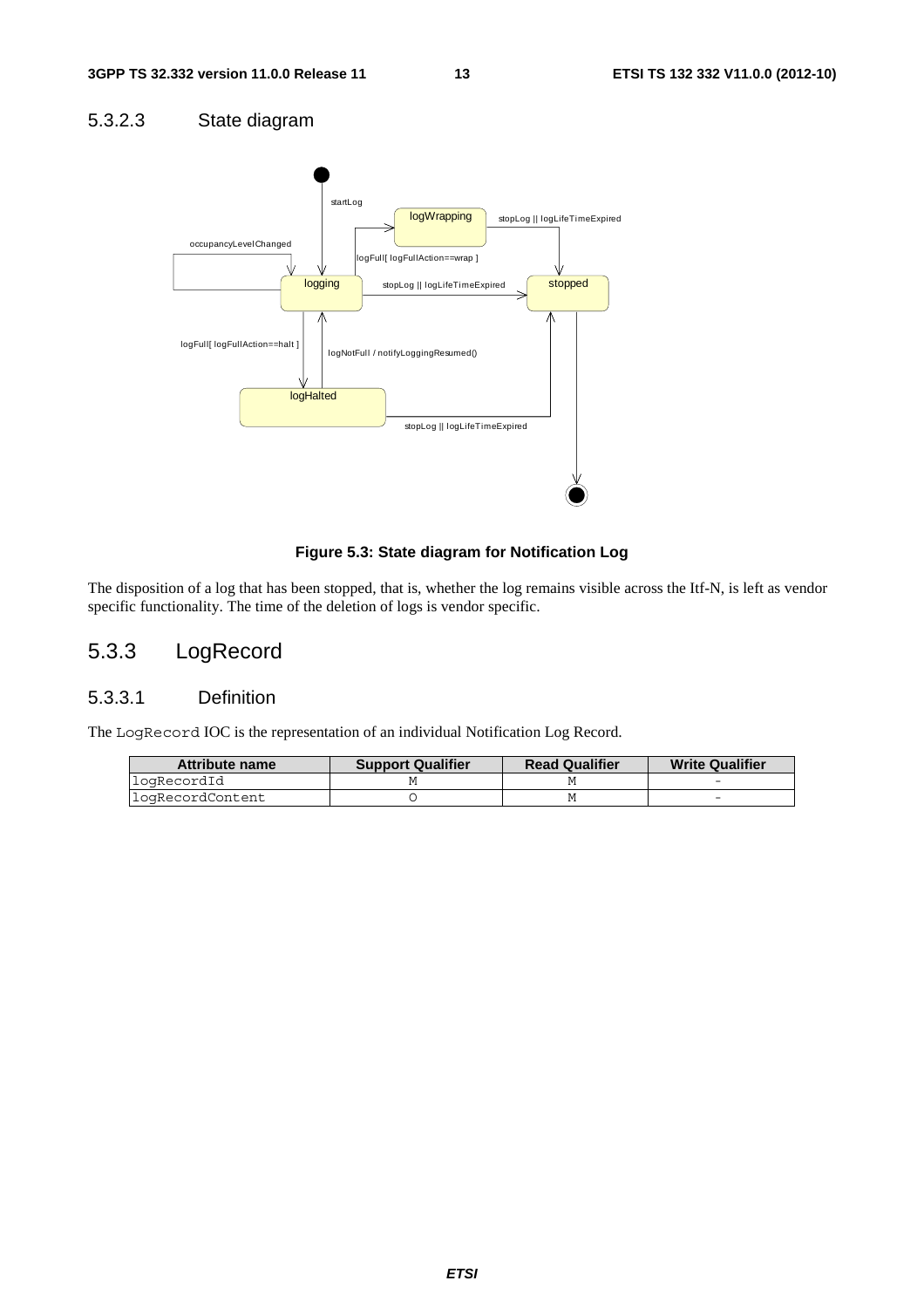# 5.4 Information relationship definitions

# 5.4.1 Relation-nLIRP-log (M)

### 5.4.1.1 Definition

This represents the relationship between NLIRP and the Log.

#### 5.4.1.2 Role

| Name  | <b>Definition</b>        |
|-------|--------------------------|
| nLIRP | It represents the NLIRP. |
| log   | t represents the Log.    |

### 5.4.1.3 Constraint

| <b>Name</b>           | <b>Definition</b>                                                                                                             |
|-----------------------|-------------------------------------------------------------------------------------------------------------------------------|
|                       | uniqueLogSubscriptionId The log subscription id must be unique amongst all logs managed by a given NLIRP                      |
|                       | linstance.                                                                                                                    |
| uniqueLoqManaqerToken | The log manager token must be unique amongst all managers and logs utilizing logging<br>services from a given NLIRP instance. |

# 5.4.2 Relation-log-logRecord (M)

### 5.4.2.1 Definition

This represents the relationship between Log and the LogRecord.

### 5.4.2.2 Role

| <b>Name</b> | <b>Definition</b>            |
|-------------|------------------------------|
| $1$ oq      | It represents the $Log.$     |
| logRecord   | It represents the LogRecord. |

### 5.4.2.3 Constraint

| Name              | Definition                                                                                     |
|-------------------|------------------------------------------------------------------------------------------------|
| uniqueLoqRecordId | vithin a given log.<br>The log record id must<br>amongst<br>! loas records<br>all<br>be unique |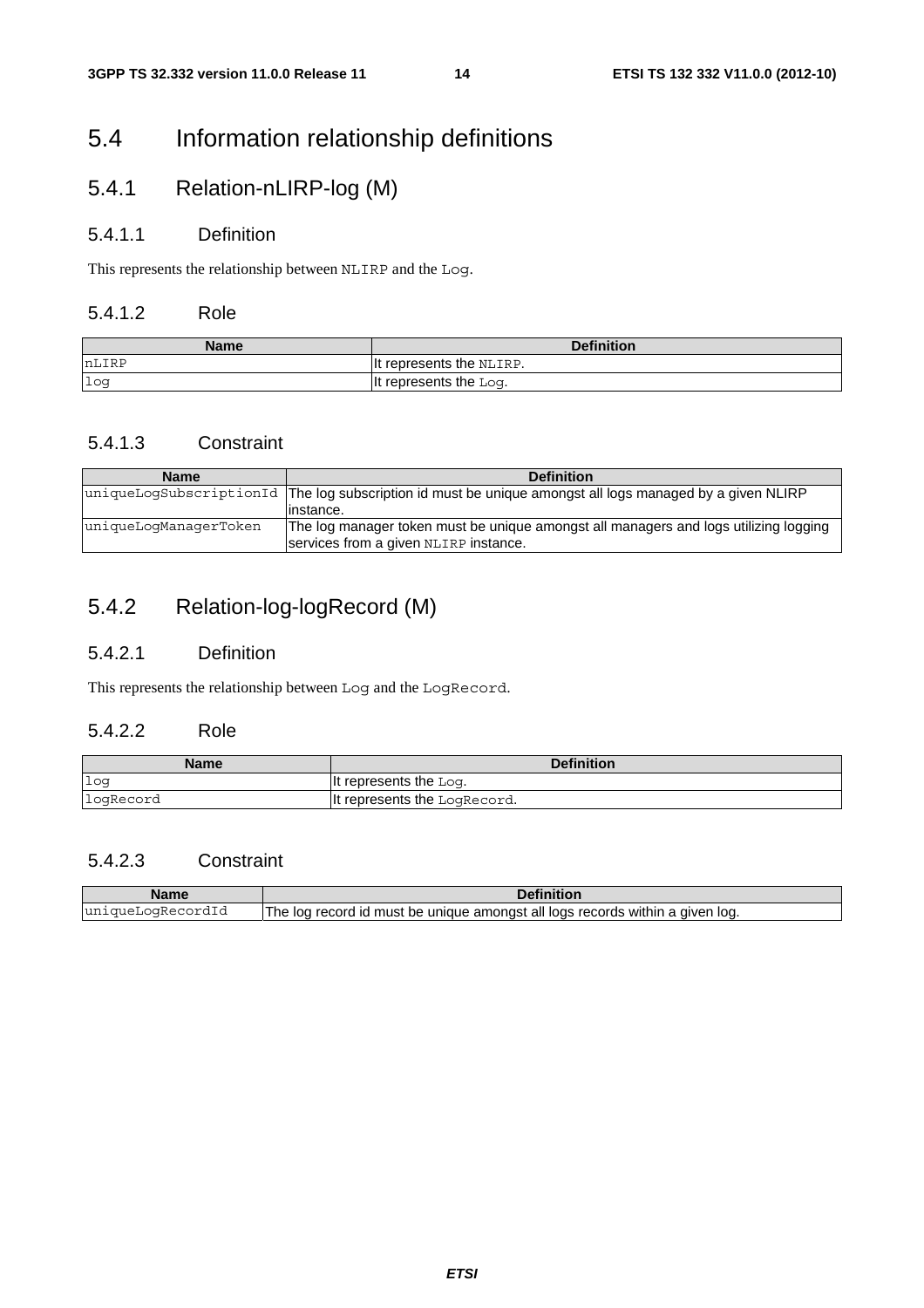# 5.4.3 Relation-logRecord-notificationIRPNotification (M)

### 5.4.3.1 Definition

This represents the relationship between LogRecord and the notification header represented by NotificationIRPNotification.

### 5.4.3.2 Role

| Name          | <b>Definition</b>                               |
|---------------|-------------------------------------------------|
| logRecord     | It represents the LogRecord.                    |
| Inotification | It represents the Notification IRPNotification. |

### 5.4.3.3 Constraint

| <b>Name</b>                      | <b>Definition</b>                                                              |
|----------------------------------|--------------------------------------------------------------------------------|
| logRecordIdRelatesNotificationId | Within a given log, there is a one-to-one relationship between Notification Id |
|                                  | and Log Id (as each notification can only be recorded once).                   |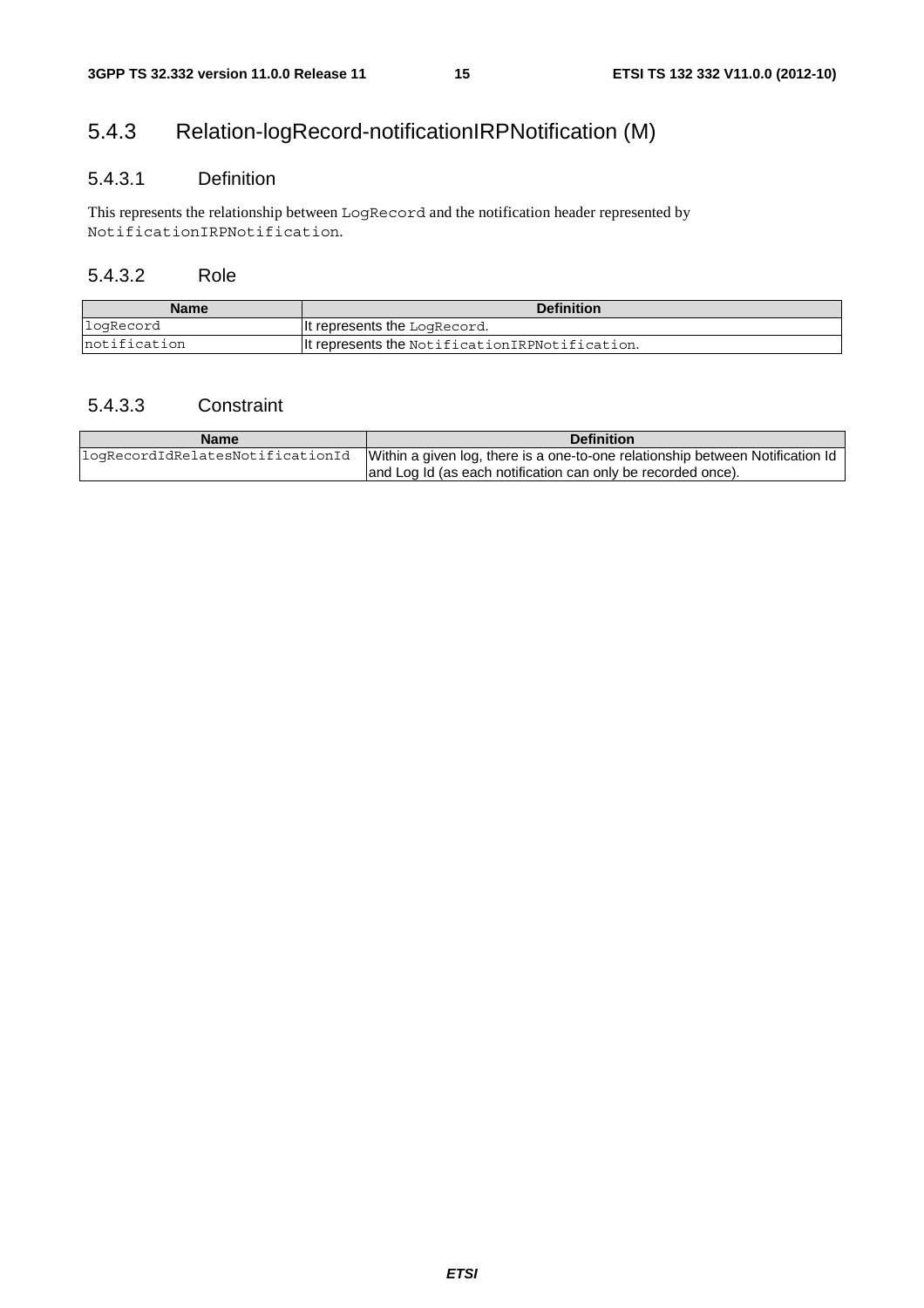# 5.5 Information attribute definition

# 5.5.1 Definition and legal values

| <b>Attribute</b><br><b>Name</b> | <b>Definition</b>                                                                                                                                                                                                                                                                                                                                                                                                                                                                                                                                                                                                             | <b>Legal Values</b>                                                                                                                                                                                                                                                                                                                                                                                                            |  |
|---------------------------------|-------------------------------------------------------------------------------------------------------------------------------------------------------------------------------------------------------------------------------------------------------------------------------------------------------------------------------------------------------------------------------------------------------------------------------------------------------------------------------------------------------------------------------------------------------------------------------------------------------------------------------|--------------------------------------------------------------------------------------------------------------------------------------------------------------------------------------------------------------------------------------------------------------------------------------------------------------------------------------------------------------------------------------------------------------------------------|--|
| creationTim                     | The time when the log is created.                                                                                                                                                                                                                                                                                                                                                                                                                                                                                                                                                                                             | YYYYMMDDhhmmss                                                                                                                                                                                                                                                                                                                                                                                                                 |  |
|                                 | This attribute provides the number of bytes currently utilized by a<br>currentSize given log. When taken in conjunction with maxSize, the amount of<br>space remaining in the log can be determined.                                                                                                                                                                                                                                                                                                                                                                                                                          | Either:<br>$\circ$<br>zero<br>a positive whole number<br>$\circ$                                                                                                                                                                                                                                                                                                                                                               |  |
| filter                          | It specifies a filter constraint that IRPAgent shall use to filter<br>notification of the category specified in<br>notificationCategories parameter.<br>Support of time based filter is mandatory. Support of other filter<br>constraints is optional.                                                                                                                                                                                                                                                                                                                                                                        | Filter constraint grammar is SS dependent                                                                                                                                                                                                                                                                                                                                                                                      |  |
| logFullActi<br>on               | Indicate the action that will be taken by this instance of NLIRP when<br>the<br>Log.maxSize has been reached.                                                                                                                                                                                                                                                                                                                                                                                                                                                                                                                 | An ENUM that can have one of the following values:<br>wrap: The oldest LogRecord(s) in the Log, based<br>$\circ$<br>on the log time, will be deleted to free resources<br>for the logging of new LogRecord(s).<br>halt: No more LogRecord(s) will be logged and<br>$\circ$<br>all incoming events are discarded. LogRecord/s<br>already in the Log will be retained.                                                           |  |
| loggingEndT<br>ime              | Defines the date and time when the log stops logging.                                                                                                                                                                                                                                                                                                                                                                                                                                                                                                                                                                         | If log is created by IRPManager:<br>value provided by the IRP Manager - the IRP<br>$\circ$<br>Agent may reject the value provided by the IRP<br>Manager in case this value is excessive<br>in case no value is provided by the IRP Manager<br>O<br>then this value is set by the IRP Agent.<br>If log is created by IRPAgent:<br>value indicates date and time or<br>$\circ$<br>value is expressed as 'indefinite'.<br>$\circ$ |  |
| oken                            | logManagerT This attribute contains the token of a manager utilizing logging<br>services from a given NLIRP instance, assigned by the IRPAgent.                                                                                                                                                                                                                                                                                                                                                                                                                                                                               | The value of this attribute must be unique amongst all<br>managers and logs utilizing logging services from the<br>given NLIRP instance.                                                                                                                                                                                                                                                                                       |  |
| ntent                           | logRecordCo The notification information of a log record, excluding the notification<br>header information.                                                                                                                                                                                                                                                                                                                                                                                                                                                                                                                   | The content format varies depending on the type of<br>the notification.                                                                                                                                                                                                                                                                                                                                                        |  |
| logRecordCo<br>unt              | The number of log records currently logged within a given log.                                                                                                                                                                                                                                                                                                                                                                                                                                                                                                                                                                | positive whole number, including zero                                                                                                                                                                                                                                                                                                                                                                                          |  |
| logRecordId                     | This attribute contains the id of a log record within a given log,<br>assigned by the IRPAgent.                                                                                                                                                                                                                                                                                                                                                                                                                                                                                                                               | The value of this attribute must be unique amongst all<br>log record contained by a given log.                                                                                                                                                                                                                                                                                                                                 |  |
| logState                        | Provides an indication of the current state of a specific log                                                                                                                                                                                                                                                                                                                                                                                                                                                                                                                                                                 | An ENUM that can have one of the following values:<br>logging<br>$\circ$<br>logFull<br>$\circ$<br>stopped<br>$\circ$                                                                                                                                                                                                                                                                                                           |  |
| tionId                          | logSubscrip This attribute contains the id of a log subscription within a given<br>NLIRP instance, assigned by the IRPAgent.                                                                                                                                                                                                                                                                                                                                                                                                                                                                                                  | The value of this attribute must be unique amongst all<br>log subscriptions managed by a given NLIRP<br>instance.                                                                                                                                                                                                                                                                                                              |  |
| maxLogs                         | Defines the maximum number of logs that can be supported by a<br>given Notification Log IRP, assigned by the IRPAgent.                                                                                                                                                                                                                                                                                                                                                                                                                                                                                                        | Non-zero, positive whole number                                                                                                                                                                                                                                                                                                                                                                                                |  |
| maxSize                         | This attribute defines the maximum number of bytes that may be<br>utilized by a given log, assigned by the IRPAgent.                                                                                                                                                                                                                                                                                                                                                                                                                                                                                                          | Either:<br>Non-zero, positive whole number<br>$\circ$<br>Zero indicates no limit on the number of records<br>$\circ$<br>is set by the IRPAgent (log full handling will<br>provide limitation information)                                                                                                                                                                                                                      |  |
|                                 | notificatio Specifies the notification categories that can be recorded within a<br>nCategories given log - SET OF (name of IRP, version of IRP)                                                                                                                                                                                                                                                                                                                                                                                                                                                                               | It identifies one or more Notification Category (see<br>also Definition in clause 3.1)                                                                                                                                                                                                                                                                                                                                         |  |
| occupancyLe<br>vels             | Case Log.logFullAction == "halt" and Log.maxSize is non-zero:<br>this attribute contains a list of 3 values fixed (determined by the<br>O<br>IRPAgent and never changed) of percentage, of Log.maxLog<br>the NLIRP will generate notifyOccupancyLevelCrossed to alert<br>O<br>IRPManagers about the Log capacity currently used.<br>Case Log.logFullAction == "wrap":<br>this attribute contains 1 value fixed (determined by the<br>IRPAgent and never changed) of percentage of Log.maxLog<br>the NLIRP will generate notifyOccupancyLevelCrossed to alert<br>IRPManagers that the specified percentage of the capacity has | Case of "halt": a set of 3 values.<br>Case of "wrap": 1 value.                                                                                                                                                                                                                                                                                                                                                                 |  |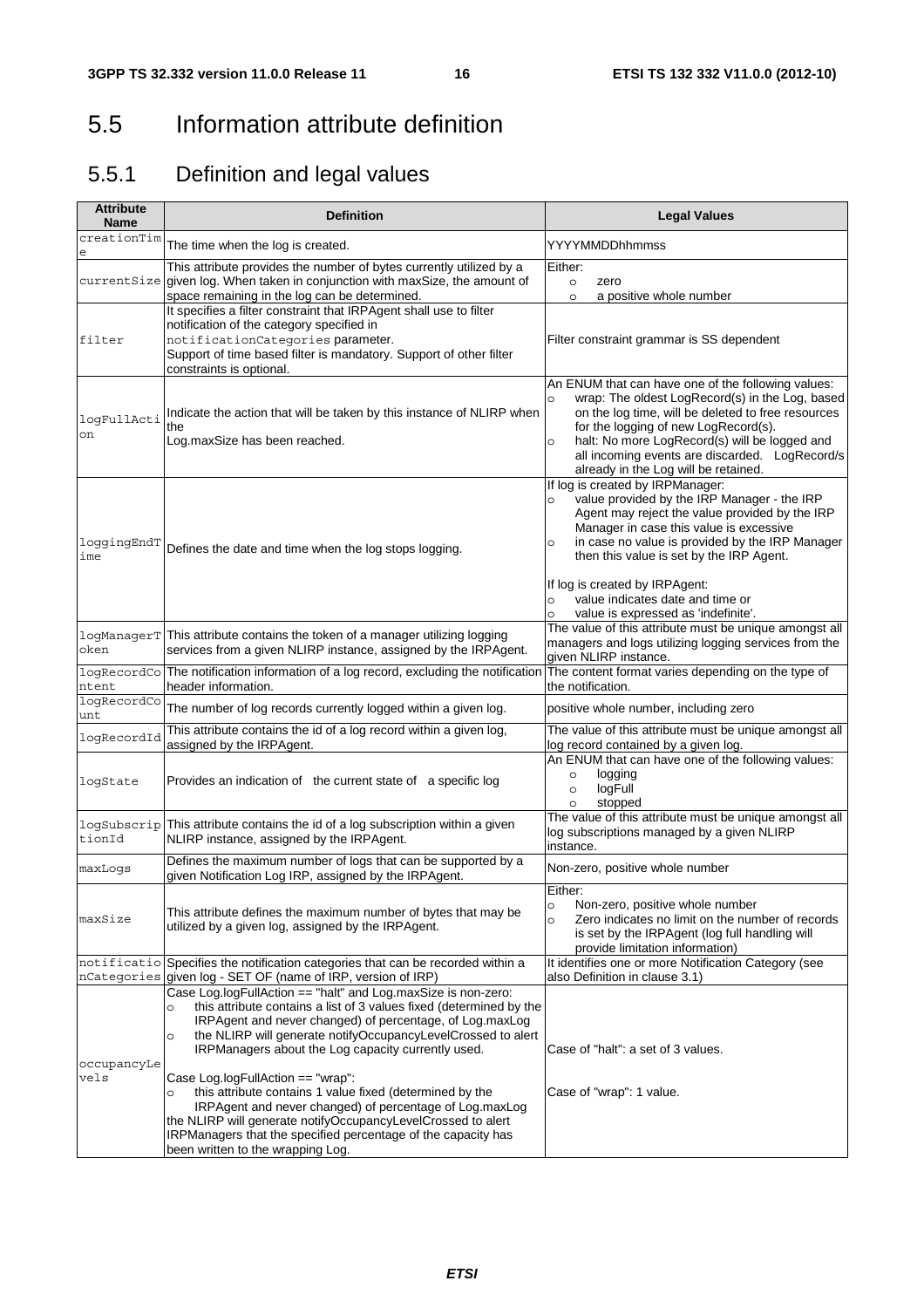# 5.5.2 Constraints

| <b>Name</b>        | <b>Definition</b>                                                                  |
|--------------------|------------------------------------------------------------------------------------|
|                    | inv_lastModifiedTime Time indicated shall be greater than or equal to creationTime |
| inv logRecordCount | Number indicated shall be less than or equal to maxSize                            |

# 6 Interface definition

# 6.1 Class diagram



#### **Figure 6.1: Class diagram**

NLIRPOperations\_1 shall support either operation exportLogRecords or operation getLogRecords as mandatory.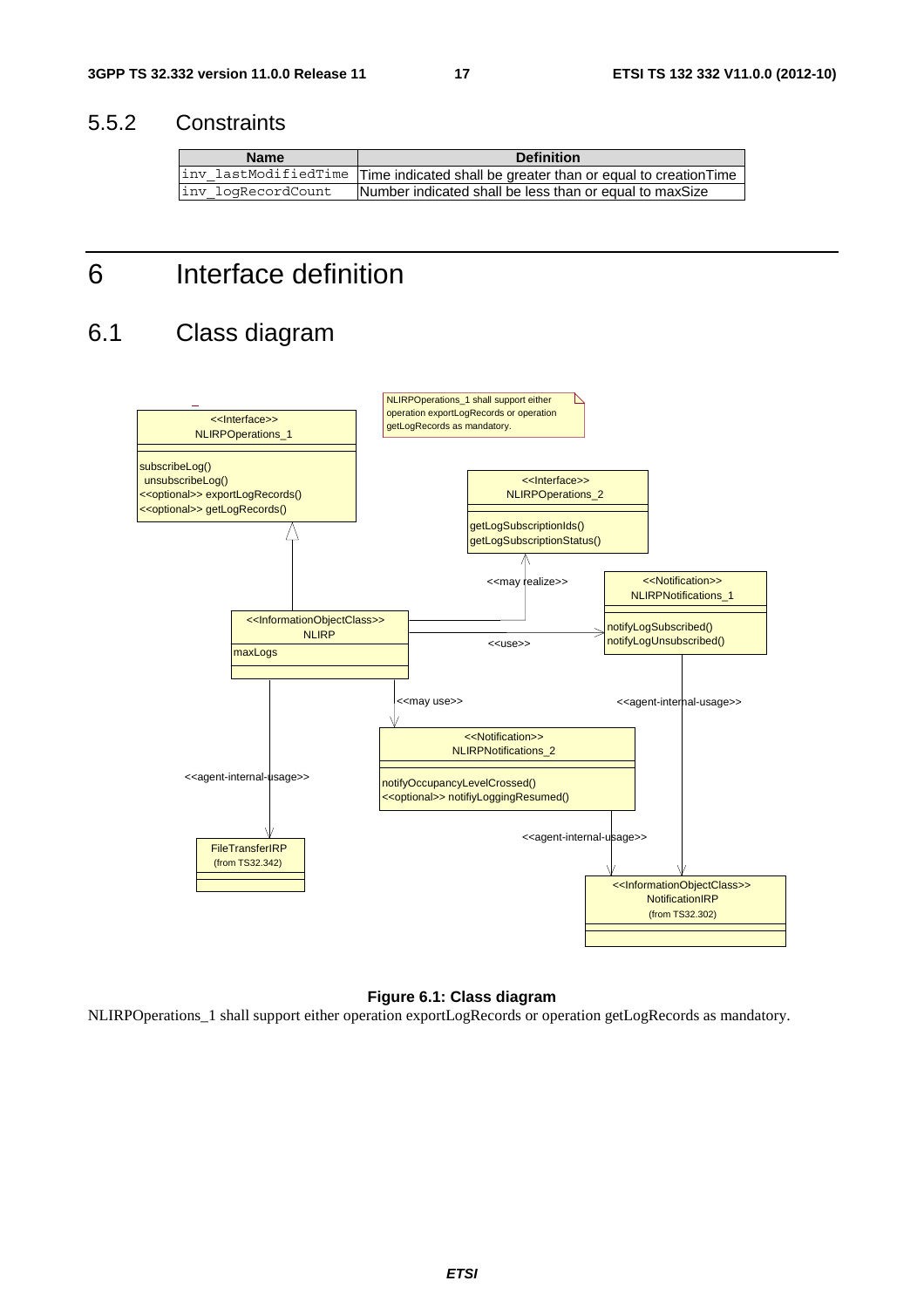# 6.2 Generic rules

- **Rule 1:** Each operation with at least one input parameter supports a pre-condition valid\_input\_parameter which indicates that all input parameters shall be valid with regards to their information type. Additionally, each such operation supports an exception operation\_failed\_invalid\_input\_parameter which is raised when precondition valid\_input\_parameter is false. The exception has the same entry and exit state.
- **Rule 2:** Each operation with at least one optional input parameter supports a set of pre-conditions supported\_optional\_input\_parameter\_xxx where "xxx" is the name of the optional input parameter and the pre-condition indicates that the operation supports the named optional input parameter. Additionally, each such operation supports an exception operation\_failed\_unsupported\_optional\_input\_parameter\_xxx which is raised when (a) the pre-condition supported\_optional\_input\_parameter\_xxx is false and (b) the named optional input parameter is carrying information. The exception has the same entry and exit state.
- **Rule 3:** Each operation shall support a generic exception operation\_failed\_internal\_problem which is raised when an internal problem occurs and that the operation cannot be completed. The exception has the same entry and exit state.

# 6.3 NLIRPOperations\_1 Interface (M)

## 6.3.1 Operation subscribeLog (M)

#### 6.3.1.1 Definition

Using this operation, an IRPManager is initiating the logging of notifications. Resulting from this operation an IRPAgent shall start logging of notifications and, if necessary, also create an associated log.

### 6.3.1.2 Input parameters

| <b>Parameter Name</b>  | <b>Qualifier</b> | Information type          | <b>Comment</b>                                                                   |
|------------------------|------------------|---------------------------|----------------------------------------------------------------------------------|
| loqSubscriptionId      | м                | Log.logSubscriptionId     | lSee clause 5.5.1                                                                |
|                        |                  |                           | If empty, then IRPAgent shall create a new log and                               |
|                        |                  |                           | return the logSubscriptionId as output parameter.                                |
|                        |                  |                           | However not all IRPAgents will provide this capability,                          |
|                        |                  |                           | i.e. IRPManager must provide an existing                                         |
|                        |                  |                           | logSubscriptionId.                                                               |
| loqqinqEndTime         | 0                | Log.loggingEndTime        | See clause 5.5.1                                                                 |
| notificationCategories | $\Omega$         |                           | Log.notificationCategories See clause 5.5.1; if notificationCategories is absent |
|                        |                  |                           | than all notifications are logged                                                |
| filter                 | O                | Log.ntfFilterfilter       | See clause 5.5.1; if this parameter is absent, then no                           |
|                        |                  |                           | filter constraint shall be applied.                                              |
|                        |                  | Filter constraint grammar |                                                                                  |
|                        |                  | lis SS dependent          |                                                                                  |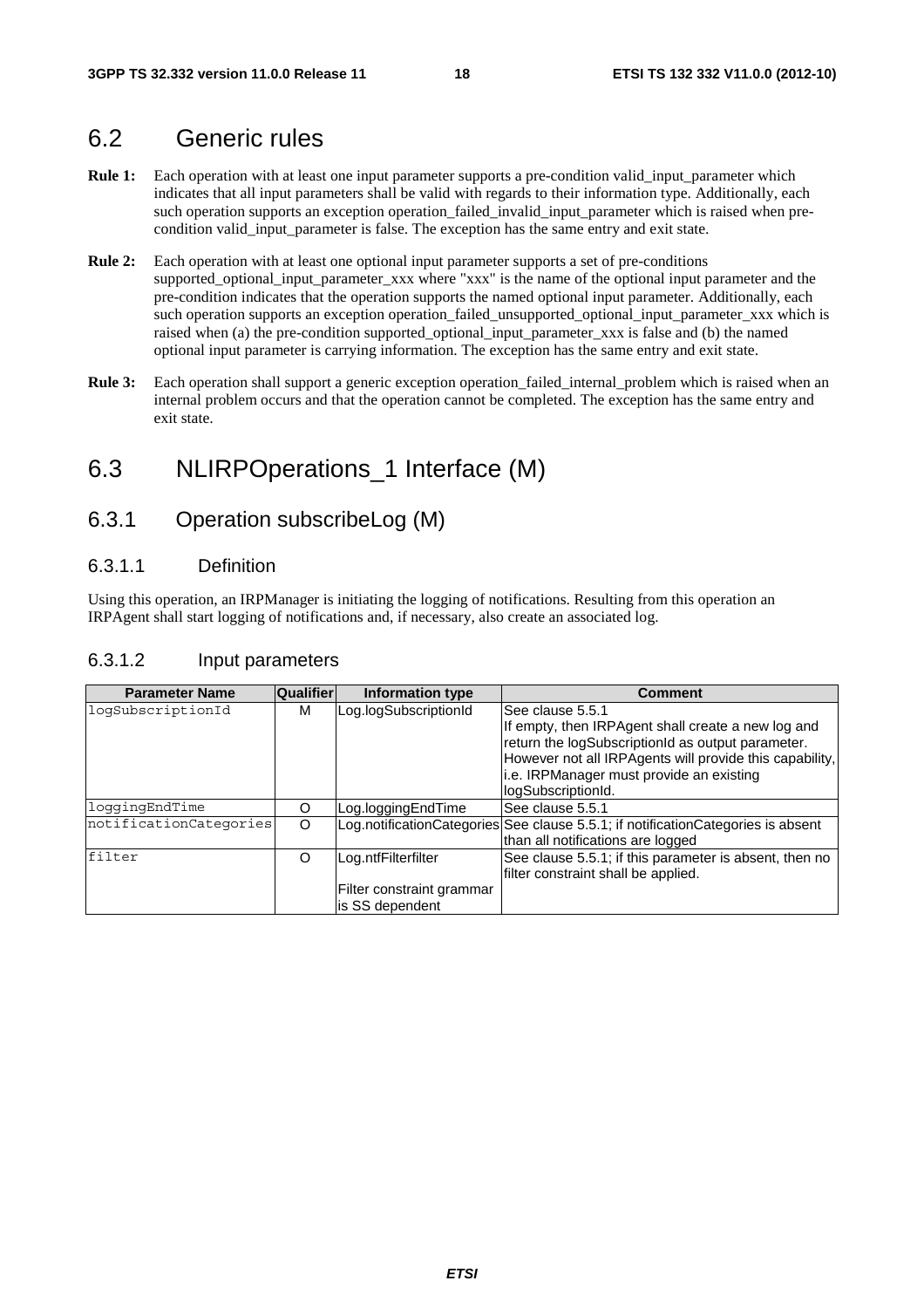# 6.3.1.3 Output parameters

| <b>Parameter Name</b> | Qualifier | <b>Matching Information</b>                             | Comment                                                                                                                                                                                                                            |
|-----------------------|-----------|---------------------------------------------------------|------------------------------------------------------------------------------------------------------------------------------------------------------------------------------------------------------------------------------------|
| logSubscriptionId     | м         | Log.logSubscriptionId                                   | See clause 5.5.1<br>This parameter contains either<br>the logSubscriptionId of the log created resulting from<br>O<br>this operation or<br>the value of the input parameter logSubscriptionId.<br>O                                |
| logManagerToken       | $\circ$   | Log.logManagerToken                                     | See clause 5.5.1<br>See also comment 6.3.2.2.<br>Note: Security Management IRP may provide capabilities<br>that make this parameter redundant.                                                                                     |
| loqqinqEndTime        | $\circ$   | Log.loggingEndTime                                      | See clause 5.5.1<br>If supported by the Log IOC (5.3.2) and not already provided<br>by the IRP Manager then the output of this operation must<br>support this parameter.                                                           |
| status                | м         | <b>ENUM</b><br>(OperationSucceeded,<br>OperationFailed) | If logging End Time is valid and notification Categoriesis valid<br>or absent, status = OperationSucceeded.<br>If operation_failed is true, status = OperationFailed.<br>If logging End Time excessive, status = Operation Failed. |

### 6.3.1.4 Pre-condition

logsNotMaxed

| <b>Assertion Name</b> | <b>Definition</b>                                                                |
|-----------------------|----------------------------------------------------------------------------------|
|                       | logsNotMaxed The number of logs is less than the maximum number of logs allowed. |

### 6.3.1.5 Post-condition

logStarted

| <b>Assertion Name</b> | <b>Definition</b>                                                                           |
|-----------------------|---------------------------------------------------------------------------------------------|
| logStarted            | A log is started with the specified characteristics (lifetime and notification Categories). |

# 6.3.1.6 Exceptions

| <b>Exception Name</b> | <b>Definition</b>                                                                               |
|-----------------------|-------------------------------------------------------------------------------------------------|
|                       | logSubscriptionId required <b>Condition:</b> Pre-condition is true AND post-condition is false. |
|                       | <b>Returned Information:</b> The output parameter status.                                       |
|                       | <b>Exit state:</b> Entry state.                                                                 |
| maxLoqs reached       | <b>Condition:</b> Pre-condition is true AND post-condition is false.                            |
|                       | <b>Returned Information:</b> The output parameter status.                                       |
|                       | <b>Exit state:</b> Entry state.                                                                 |
| operation failed      | <b>Condition:</b> Pre-condition is true AND post-condition is false.                            |
|                       | <b>Returned Information:</b> The output parameter status.                                       |
|                       | <b>Exit state:</b> Entry state.                                                                 |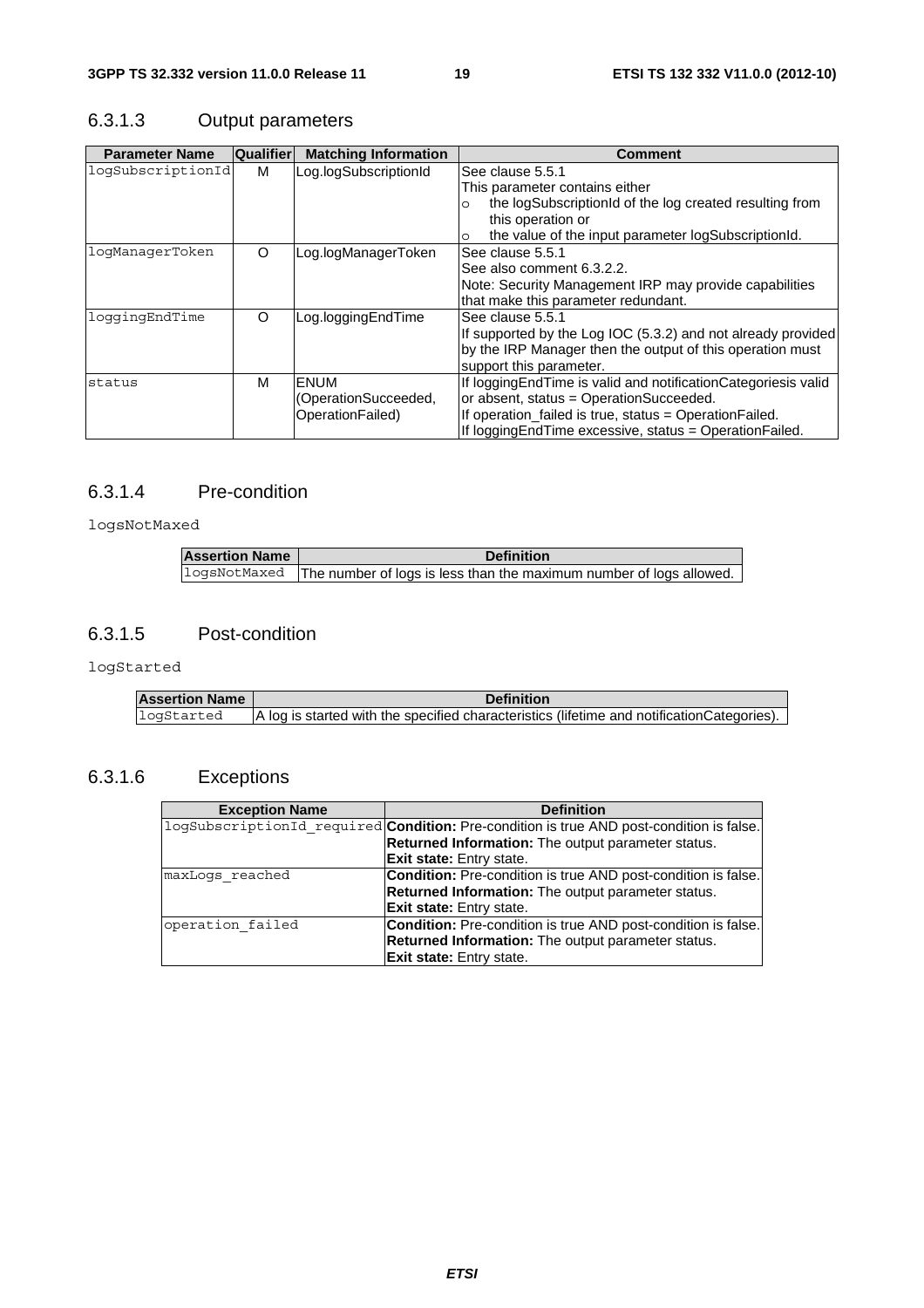# 6.3.2 Operation unsubscribeLog (M)

### 6.3.2.1 Definition

Using this operation, the IRPManager that started a specific log is able to stop this log via unsubscribing. Note stopping a log implies that the log becomes invisible across Itf-N, independent from the loggingEndTime; therefore the IRPManager should retrieve log information of interest before using this unsubscribeLog operation, e.g. through the exportLogRecords operation.

The disposition of a log that has been stopped, that is, whether the log remains visible across the Itf-N, is left as vendor specific functionality. The time of the deletion of logs is vendor specific.

In consideration of a multi-manager environment, the log can only be stopped by the creating IRPManager if this IRPManager provided a related token while initiating subscribeLog.

#### 6.3.2.2 Input parameters

| <b>Parameter Name</b> | <b>Qualifier</b> | Information type                       | <b>Comment</b>                                                                                                                                                                                                                                                                                                                                                                                                               |
|-----------------------|------------------|----------------------------------------|------------------------------------------------------------------------------------------------------------------------------------------------------------------------------------------------------------------------------------------------------------------------------------------------------------------------------------------------------------------------------------------------------------------------------|
| logSubscriptionId     | м                | Log.logSubscriptionId See clause 5.5.1 |                                                                                                                                                                                                                                                                                                                                                                                                                              |
| logManagerToken       | O                | Log.logManagerToken See clause 5.5.1   | If subscribe Log returned a logManager Token for a log with<br>logSubscriptionId='X', then logManagerToken must be provided<br>as input parameter of this operation to successfully stop log<br>with logSubscriptionId='X'.<br>If subscribeLogdid not return a logManagerToken for a log with<br>logSubscriptionId='X', then logManagerToken must contain<br>NULL value to successfully stop log with logSubscriptionId='X'. |

### 6.3.2.3 Output parameters

| <b>Parameter Qualifier</b> |   | <b>Matching Information</b>                       | <b>Comment</b>                                                                                                                                                            |
|----------------------------|---|---------------------------------------------------|---------------------------------------------------------------------------------------------------------------------------------------------------------------------------|
| <b>Name</b>                |   |                                                   |                                                                                                                                                                           |
| status                     | М | IENUM<br>CoperationSucceeded,<br>OperationFailed) | If logSubscriptionId is valid and logManagerToken (if supported) is<br>Imatching, status = OperationSucceeded.<br>If operation failed is true, status = Operation Failed. |

### 6.3.2.4 Pre-condition

There are no pre-conditions, other than those established by the generic rules (see clause 6.2).

### 6.3.2.5 Post-condition

logStopped

| <b>Assertion Name</b> | <b>Definition</b>             |
|-----------------------|-------------------------------|
| logStopped            | The specified log is stopped. |

#### 6.3.2.6 Exceptions

| <b>Exception Name</b> | <b>Definition</b>                                                                     |
|-----------------------|---------------------------------------------------------------------------------------|
|                       | operation failed <b>Condition:</b> Pre-condition is true AND post-condition is false. |
|                       | <b>Returned Information:</b> The output parameter status.                             |
|                       | <b>Exit state:</b> Entry state.                                                       |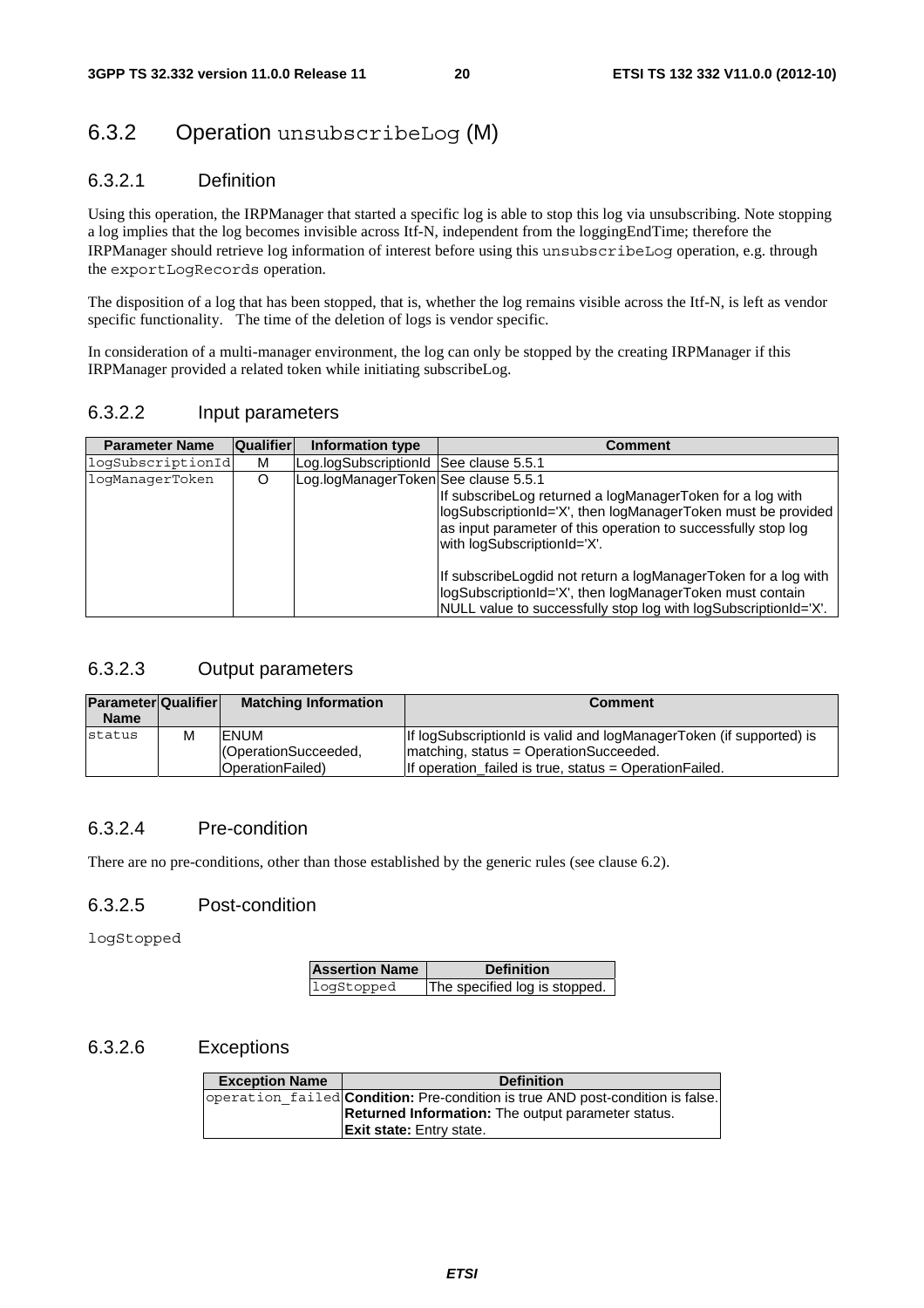# 6.3.3 Operation exportLogRecords (O)

Support for this operation is mandatory if getLogRecords is not supported.

#### 6.3.3.1 Definition

Using this operation, an IRPManager can initiate export of all or part of a log into a file. This file then is being transferred to the IRPManager using the File Transfer IRP (note also that the FTIRP is providing the file location to the IRPManager).

#### 6.3.3.2 Input parameters

| <b>Parameter Name</b>  | <b>Qualifier</b> | Information type                            | <b>Comment</b>   |
|------------------------|------------------|---------------------------------------------|------------------|
| logSubscriptionId      | м                | Log.logSubscriptionId                       | See clause 5.5.1 |
| notificationCategories |                  | Log.notificationCategories See clause 5.5.1 |                  |
| filter                 |                  | Log.filterLog.filter                        | See clause 5.5.1 |

#### 6.3.3.3 Output parameters

| <b>Parameter</b> | <b>Qualifier</b> | <b>Matching</b>    | <b>Comment</b>                                                                                                                                                                                                                                                                                                                           |
|------------------|------------------|--------------------|------------------------------------------------------------------------------------------------------------------------------------------------------------------------------------------------------------------------------------------------------------------------------------------------------------------------------------------|
| <b>Name</b>      |                  | <b>Information</b> |                                                                                                                                                                                                                                                                                                                                          |
| invocationId     | м                |                    | This parameter carries an identifier that NLIRP assigns to identify the request<br>If the status is OperationSucceeded. This parameter carries no information<br>if the status is not OperationSucceeded.<br>One identifier can at most identify one request. NLIRP should not reuse<br>lidentifier values.                              |
|                  |                  |                    | This identifier shall also appear in the file name of the exported log file as<br><specificirp_extension> (as part specified in Appendix A: File Name<br/>Convention of [8]).<br/>When the exported log file is ready, FTIRP issues notify File Ready notification<br/>which carries the exported log file name.</specificirp_extension> |

### 6.3.3.4 Pre-condition

There are no pre-conditions, other than those established by the generic rules (see clause 6.2).

#### 6.3.3.5 Post-condition

logRecordsExported

| <b>Assertion Name</b> | <b>Definition</b>                                                                                            |
|-----------------------|--------------------------------------------------------------------------------------------------------------|
|                       | logRecordsExported The specified log records have been exported as requested. In case the log is empty or in |
|                       | case that all the log records do not satisfy the criteria of input parameters                                |
|                       | Inotification Categories and filter, this post-condition is true.                                            |

#### 6.3.3.6 Exceptions

| <b>Exception Name</b> | <b>Definition</b>                                                                     |  |
|-----------------------|---------------------------------------------------------------------------------------|--|
| export failed         | The NLIRP was unable to export the specified records.                                 |  |
|                       | operation failed <b>Condition:</b> Pre-condition is true AND post-condition is false. |  |
|                       | <b>Returned Information:</b> The output parameter status.                             |  |
|                       | <b>Exit state:</b> Entry state.                                                       |  |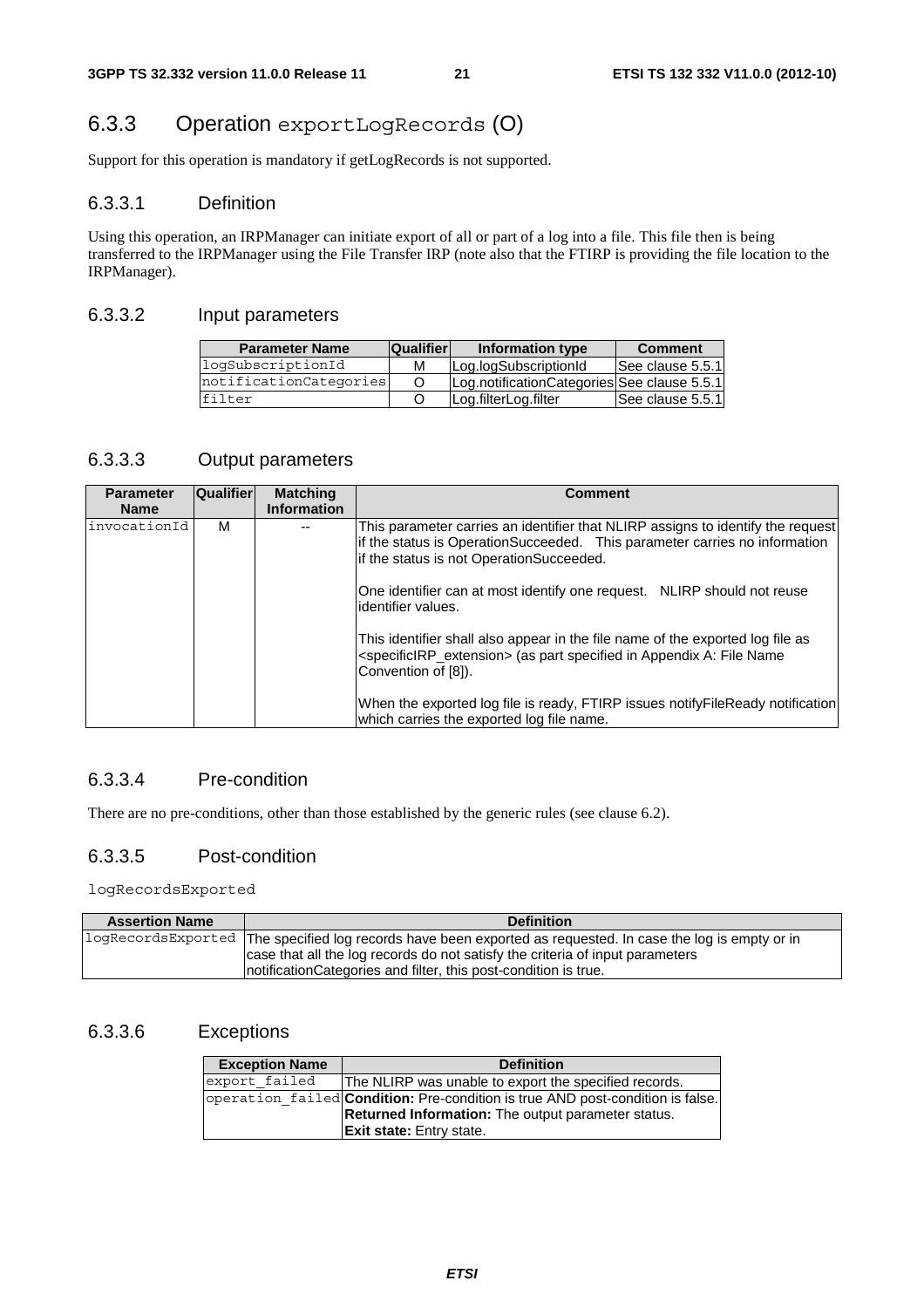# 6.3.4 Operation getLogRecords (O)

Support for these operations is mandatory if exportLogRecords is not supported.

#### 6.3.4.1 Definition

Using this operation, an IRPManager can retrieve one or more log records from a certain log.

Note that this operation might be preferred for retrieval of small amounts of log records, while operation exportLogRecords might be preferred for retrieval of medium to large amounts of log records, as providing a more efficient bulk transfer mechanism.

#### 6.3.4.2 Input parameters

| <b>Parameter Name</b>  | <b>Qualifier</b> | Information type                            | <b>Comment</b>   |
|------------------------|------------------|---------------------------------------------|------------------|
| logSubscriptionId      | м                | Log.logSubscriptionId                       | See clause 5.5.1 |
| notificationCategories |                  | Log.notificationCategories See clause 5.5.1 |                  |
| filter                 |                  | Log.filter                                  | See clause 5.5.1 |

### 6.3.4.3 Output parameters

| <b>Parameter Name</b> | Qualifier | <b>Matching Information</b> | <b>Comment</b>                                                                                                                                                                                                                          |
|-----------------------|-----------|-----------------------------|-----------------------------------------------------------------------------------------------------------------------------------------------------------------------------------------------------------------------------------------|
| qetLoqRecordsResult   | м         | List of logRecord's         | List of logRecords; each entry of the list holds all                                                                                                                                                                                    |
|                       |           |                             | supported attributes of IOC LogRecord (see 5.3.3.2).                                                                                                                                                                                    |
| <b>status</b>         | м         | OperationFailed)            | <b>ENUM (OperationSucceeded, If logSubscriptionId is valid and (logRecordIdList is</b><br>empty or $logRecordIdList$ contains valid $Id's$ ), status =<br>OperationSucceeded.<br>If operation_failed is true, status = OperationFailed. |

#### 6.3.4.4 Pre-condition

There are no pre-conditions, other than those established by the generic rules (see clause 6.2).

#### 6.3.4.5 Post-condition

logRecordsRetrieved

| <b>Assertion Name</b> | <b>Definition</b>                                                                                                                                                                                                                                 |
|-----------------------|---------------------------------------------------------------------------------------------------------------------------------------------------------------------------------------------------------------------------------------------------|
|                       | logRecordsRetrieved The specified log records have been retrieved as requested. If the log is empty or all the log<br>records do not satisfy the criteria of input parameters notification Categories and filter, this<br>post-condition is true. |

#### 6.3.4.6 Exceptions

| <b>Exception Name</b> | <b>Definition</b>                                                                      |
|-----------------------|----------------------------------------------------------------------------------------|
|                       | operation failed <b>Condition</b> : Pre-condition is true AND post-condition is false. |
|                       | <b>Returned Information:</b> The output parameter status.                              |
|                       | <b>Exit state:</b> Entry state.                                                        |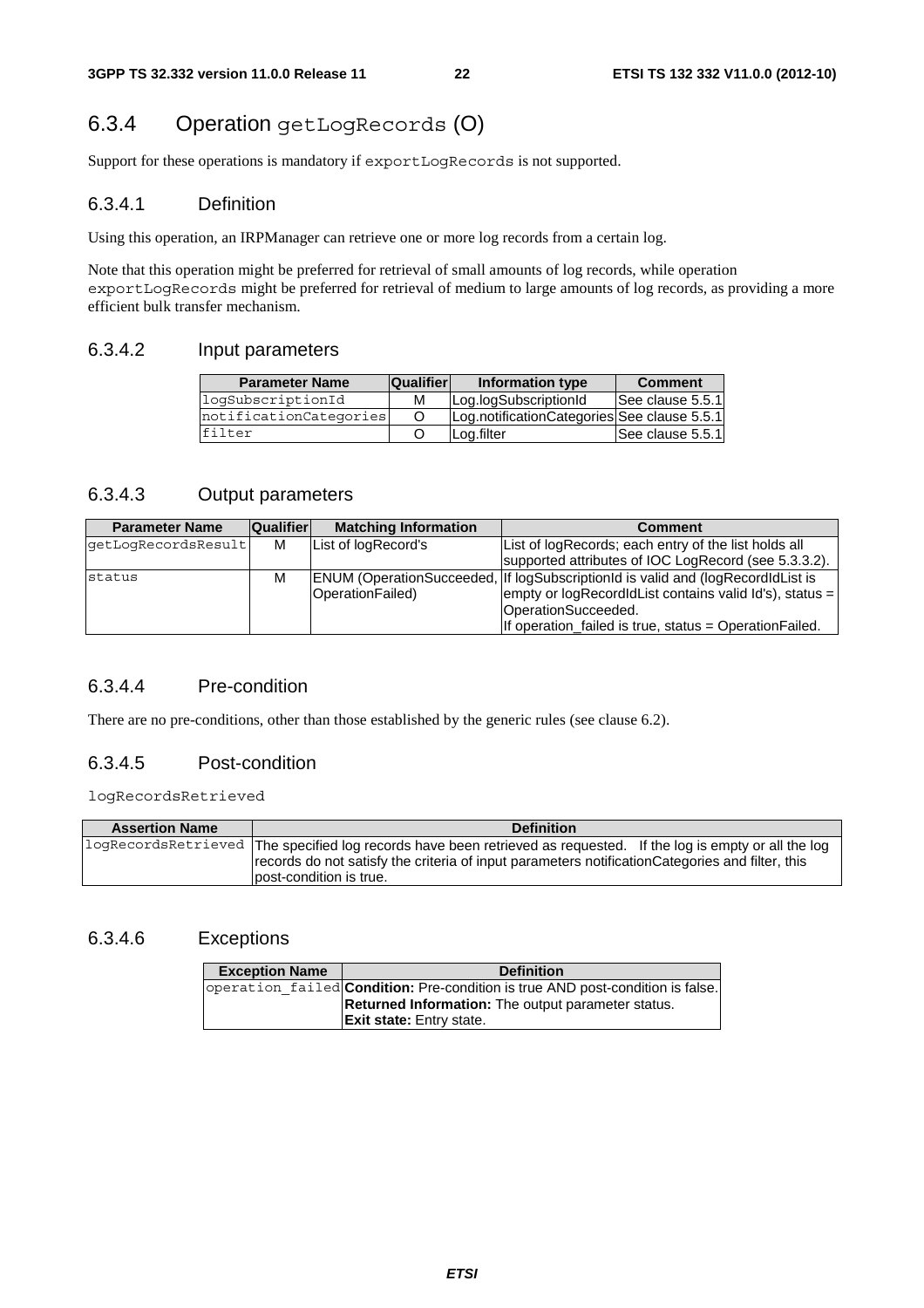# 6.4 NLIRPOperations\_2 Interface (O)

# 6.4.1 Operation getLogSubscriptionIds (M)

### 6.4.1.1 Definition

Using this operation, an IRPManager can query the NLIRP for all available log subscriptions.

### 6.4.1.2 Input parameters

| Parameter Name Qualifier Information type Comment |    |    |  |
|---------------------------------------------------|----|----|--|
| --                                                | -- | -- |  |

### 6.4.1.3 Output parameters

| <b>Parameter Name</b> | <b>Qualifier</b> | <b>Matching Information</b>      | <b>Comment</b>                          |
|-----------------------|------------------|----------------------------------|-----------------------------------------|
| logSubscriptionIds    | м                | List of logSubscriptionId's      | lSee clause 5.5.1 & 6.4.1.2.            |
|                       |                  |                                  | Note that empty list is a valid value.  |
| status                | M                | <b>ENUM</b> (OperationSucceeded, | If operation is successful, status =    |
|                       |                  | OperationFailed)                 | OperationSucceeded.                     |
|                       |                  |                                  | If operation failed is true, status $=$ |
|                       |                  |                                  | OperationFailed.                        |

### 6.4.1.4 Pre-condition

There are no pre-conditions, other than those established by the generic rules (see clause 6.2).

### 6.4.1.5 Post-condition

There are no post-conditions. Querying of log subscription Id"s does not result in any changes within the IRP Agent.

#### 6.4.1.6 Exceptions

| <b>Exception Name</b> | <b>Definition</b>                                                                     |
|-----------------------|---------------------------------------------------------------------------------------|
|                       | operation failed <b>Condition:</b> Pre-condition is true AND post-condition is false. |
|                       | <b>Returned Information:</b> The output parameter status.                             |
|                       | <b>Exit state:</b> Entry state.                                                       |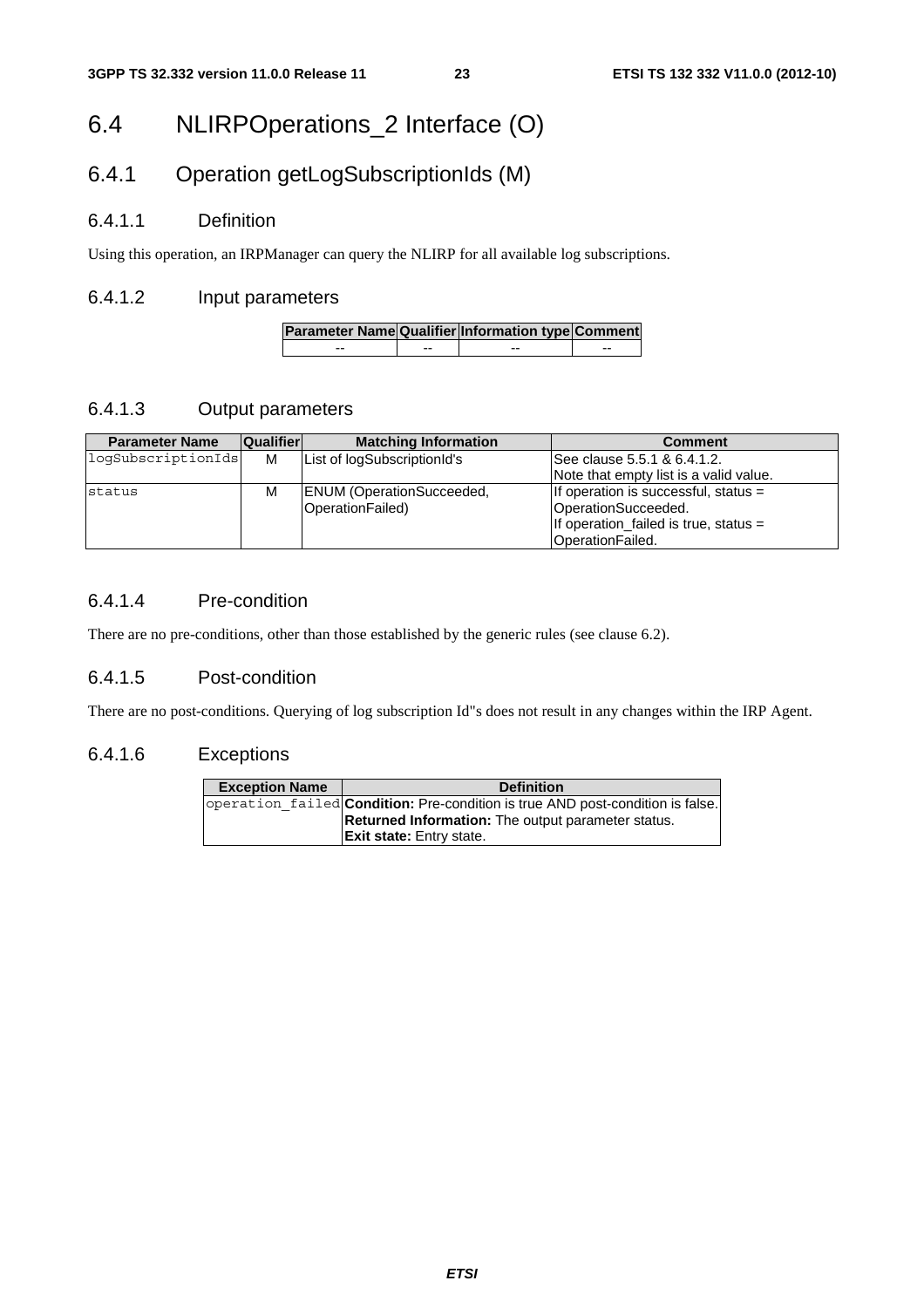# 6.4.2 Operation getLogSubscriptionStatus (M)

### 6.4.2.1 Definition

Using this operation, an IRPManager can query the NLIRP for available log status information of an individual log.

#### 6.4.2.2 Input parameters

| <b>Parameter Name</b> |   | <b>Qualifier</b> Information type      | <b>Comment</b> |
|-----------------------|---|----------------------------------------|----------------|
| logSubscriptionId     | м | Log.logSubscriptionId See clause 5.5.1 |                |

### 6.4.2.3 Output parameters

| <b>Parameter Name</b> | <b>Qualifier</b> | <b>Matching Information</b>      | <b>Comment</b>                                                                          |
|-----------------------|------------------|----------------------------------|-----------------------------------------------------------------------------------------|
| logAttributeList      | M                |                                  | Attributes of related Log IOC except List of all supported attributes of IOC Log except |
|                       |                  | logManagerToken                  | logManagerToken (see clause 5.3.2.2).                                                   |
| status                | M                | <b>ENUM</b> (OperationSucceeded, | If logSubscriptionId is valid status $=$                                                |
|                       |                  | OperationFailed)                 | OperationSucceeded.                                                                     |
|                       |                  |                                  | If operation_failed is true, status =                                                   |
|                       |                  |                                  | OperationFailed.                                                                        |

### 6.4.2.4 Pre-condition

There are no pre-conditions, other than those established by the generic rules (see clause 6.2).

#### 6.4.2.5 Post-condition

There are no post-conditions. Querying of log attributes does not result in any changes within the IRPAgent.

### 6.4.2.6 Exceptions

| <b>Exception Name</b> | <b>Definition</b>                                                                     |
|-----------------------|---------------------------------------------------------------------------------------|
|                       | operation failed <b>Condition:</b> Pre-condition is true AND post-condition is false. |
|                       | <b>Returned Information:</b> The output parameter status.                             |
|                       | <b>Exit state:</b> Entry state.                                                       |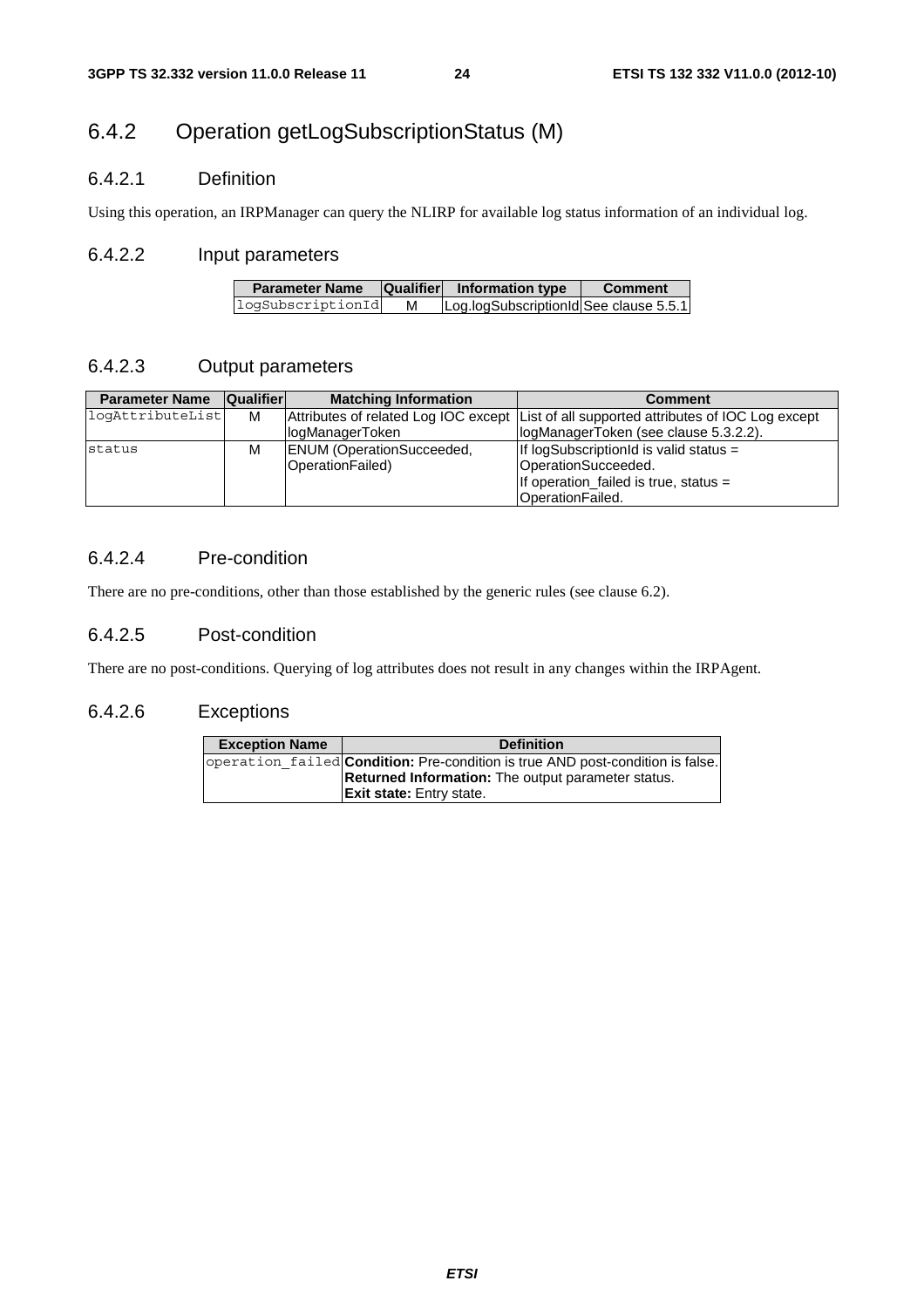# 6.5 NLIRPNotifications\_1 Interface (M)

# 6.5.1 Notification notifyLogSubscribed (M)

### 6.5.1.1 Definition

Using this notification, an IRPAgent informs all subscribed IRPManagers that a log subscription has been successfully initiated.

### 6.5.1.2 Input Parameters

| <b>Parameter Name</b>  | Qualifier | <b>Matching Information</b> | <b>Comment</b>                                                |
|------------------------|-----------|-----------------------------|---------------------------------------------------------------|
| <b>objectClass</b>     | M.Y       | Log.objectClass             | Notification header - see [3]. It shall carry the $Log$ class |
|                        |           |                             | name.                                                         |
| objectInstance         | M,Y       | Log.objectInstance          | Notification header - see [3]. It shall carry the DN of Log.  |
| notificationId         | M.N       | $- -$                       | Notification header - see [3].                                |
| eventTime              | M.Y       | --                          | Notification header - see [3].                                |
| notificationType       | M,Y       | "notifyLogSubscribed"       | Notification header - see [3].                                |
| systemDN               | C.Y       |                             | Notification header - see [3].                                |
| logSubscriptionId      | M,N       | Log.logSubscriptionId       | See clause 5.5.1                                              |
| loggingEndTime         | O, N      | Log.loggingEndTime          | See clause 5.5.1                                              |
| notificationCategories | O, N      | Log.notificationCategories  | See clause 5.5.1; if absent than all notifications are being  |
|                        |           |                             | logged                                                        |
| filter                 | O.N       | Log.filter                  | See clause 5.5.1                                              |

# 6.5.1.3 Triggering Event

#### 6.5.1.3.1 From-state

subscribeLog

| <b>Name</b><br><b>Assertion</b> | <b>Pefinition</b>                                                           |
|---------------------------------|-----------------------------------------------------------------------------|
| subscribeLoa                    | <b>IRPManager</b><br>.An<br>be started.<br>that<br>a new<br>loa<br>requests |

### 6.5.1.3.2 To-state

logStarted

| <b>Assertion Name</b> | Definition                                            |
|-----------------------|-------------------------------------------------------|
| logStarted            | The NLIRP has started the requested logging activity. |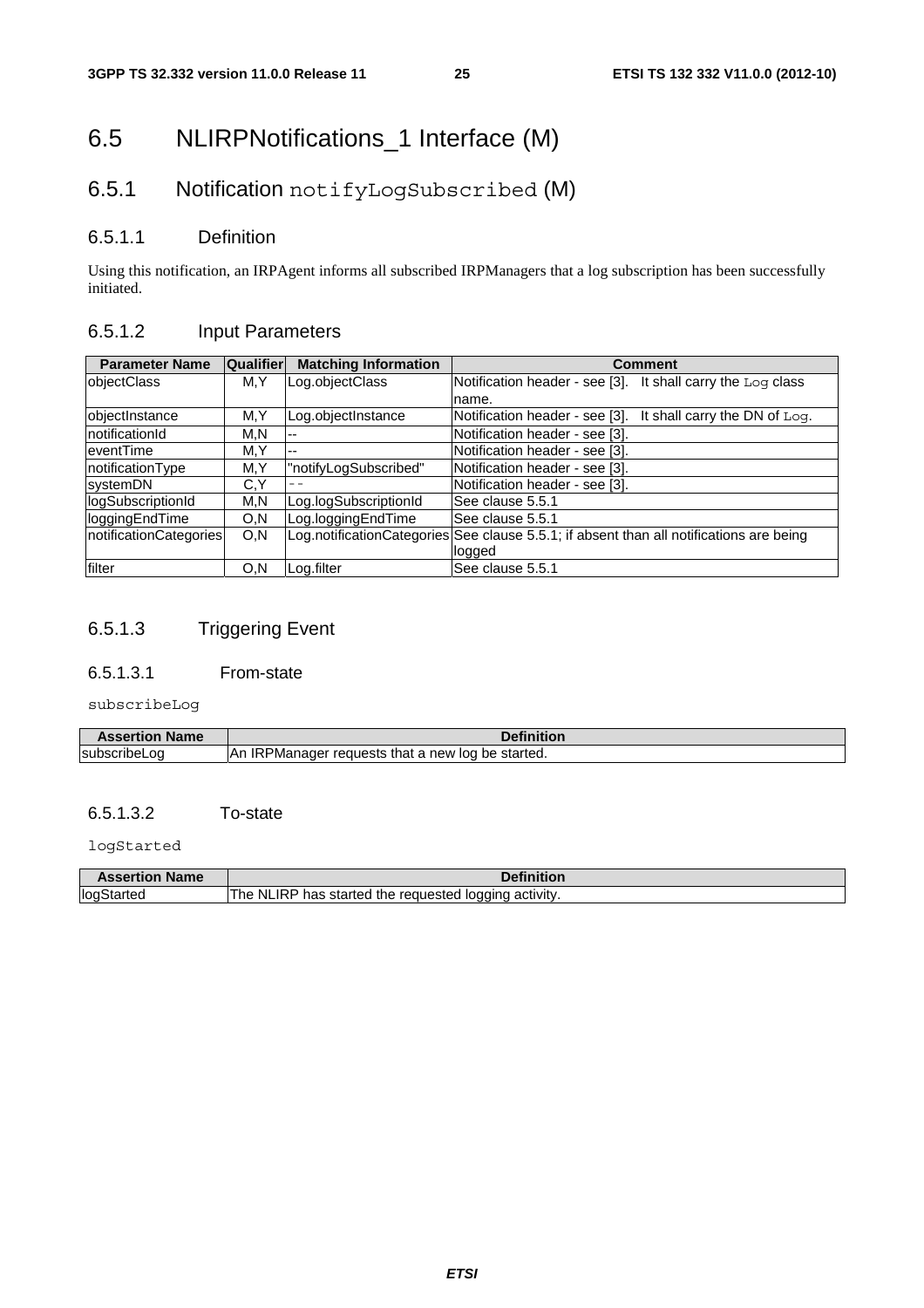# 6.5.2 Notification notifyLogUnsubscribed (M)

### 6.5.2.1 Definition

Using this notification, an IRPAgent informs all subscribed IRPManager that a log subscription has stopped.

### 6.5.2.2 Input Parameters

| <b>Parameter Name Qualifier</b> |      | <b>Matching Information</b>                | <b>Comment</b>     |
|---------------------------------|------|--------------------------------------------|--------------------|
| objectClass                     | M.Y  | Log.objectClass                            | See table 6.5.1.2. |
| objectInstance                  | M.Y  | Log.objectInstance                         | See table 6.5.1.2. |
| notificationId                  | M.N  |                                            | See table 6.5.1.2. |
| eventTime                       | M.Y  |                                            | See table 6.5.1.2. |
| notificationType                | M.Y  | "notifyLogUnsubscribed" See table 6.5.1.2. |                    |
| systemDN                        | C.Y  |                                            | See table 6.5.1.2. |
| logSubscriptionId               | M, N | Log.logSubscriptionId                      | See table 6.5.1.2. |

### 6.5.2.3 Triggering Event

#### 6.5.2.3.1 From-state

unsubscribeLog OR loggingEndTimeReached

| <b>Assertion Name</b> | <b>Definition</b>                                                                                     |
|-----------------------|-------------------------------------------------------------------------------------------------------|
| unsubscribeLog        | The IRPManager that started the log reguests that the log be unsubscribed.                            |
|                       | (loggingEndTimeReached   The logging end timespecified for the log in subscribeLog has been reached.) |

#### 6.5.2.3.2 To-state

logStopped

| <b>Assertion Name</b> | <b>Definition</b>                 |
|-----------------------|-----------------------------------|
| logStopped            | The logging activity has stopped. |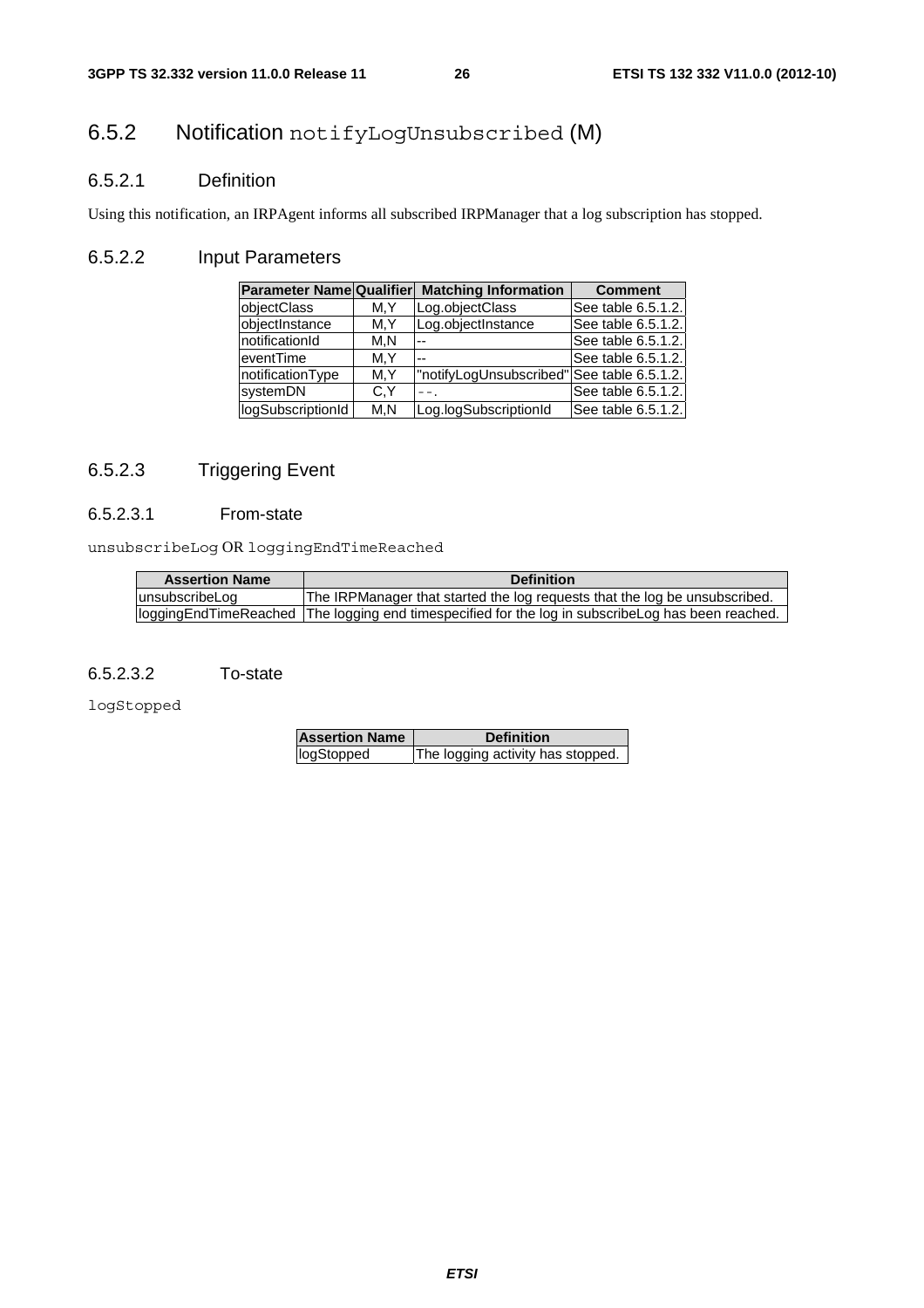# 6.6 NLIRPNotifications\_2 Interface (O)

# 6.6.1 Notification notifyOccupancyLevelCrossed (M)

#### 6.6.1.1 Definition

Using this notification, an IRPAgent informs all subscribed IRPManagers about the occupancy level of a certain log according with levels defined in 5.5.1 (in addition also the log full action type of this NLIRP instance is being provided for context purposes).

### 6.6.1.2 Input Parameters

| <b>Parameter Name</b> | <b>Qualifier</b> | <b>Matching Information</b>                                                  | <b>Comment</b>     |
|-----------------------|------------------|------------------------------------------------------------------------------|--------------------|
| objectClass           | M.Y              | Log.objectClass                                                              | See table 6.5.1.2. |
| objectInstance        | M.Y              | Log.objectInstance                                                           | See table 6.5.1.2. |
| notificationId        | M.N              | --                                                                           | See table 6.5.1.2. |
| eventTime             | M.Y              | $- -$                                                                        | See table 6.5.1.2. |
| notificationType      | M,Y              | "notifyOccupancyLevelCrossed"                                                | See table 6.5.1.2. |
| systemDN              | C.Y              |                                                                              | See table 6.5.1.2. |
| logSubscriptionId     | M.Y              | Log.logSubscriptionId                                                        | See table 6.5.1.2. |
| currentOccupancyLevel | M.N              | The integer portion of ((Log.currentSize/Log.maxSize)*100) See clause 5.5.1. |                    |
| logFullAction         | O.N              | Log.logFullAction                                                            | See clause 5.5.1.  |

## 6.6.1.3 Triggering Event

#### 6.6.1.3.1 From-state

logFull OR occupancyLevelCrossed

| <b>Assertion Name</b> | <b>Definition</b>                                                                                               |
|-----------------------|-----------------------------------------------------------------------------------------------------------------|
| logFull               | The log is full, that is, the number of log records contained within the log has exceeded the                   |
|                       | maximum number of log records that was established at log startup (log capacity has                             |
|                       | reached 100 %).                                                                                                 |
|                       | occupancyLevelCrossed The number of log records within the log has crossed one of the threshold boundaries (see |
|                       | 5.5.1 Log.occupancyLevels).                                                                                     |

#### 6.6.1.3.2 To-state

logWrapping OR (logHalted OR logging)

| <b>Assertion</b><br><b>Name</b> | <b>Definition</b>                                                                                                                                                                                                                                                                                                                                                                                                                                                      |
|---------------------------------|------------------------------------------------------------------------------------------------------------------------------------------------------------------------------------------------------------------------------------------------------------------------------------------------------------------------------------------------------------------------------------------------------------------------------------------------------------------------|
| logWrapping                     | Applicable for case Log.logFullAction="wrap": The number of log records within the log has exceeded<br>the maximum number of allowed log records (100 % capacity has been crossed). The logging of new<br>records will cause the oldest records within the log to be deleted and replaced (first in, first out). The<br>deletion of records may occur in a block, such that the log transitions back to the 'started' state prior to<br>any new records being written. |
| logHalted                       | Applicable for case Log.logFullAction="halt": The number of log records within the log has exceeded the<br>maximum number of allowed log records (100 % capacity has been crossed). The logging of new<br>records will be discontinued until the deletion of records has occurred (deletion of records is outside the<br>scope of this IRP).                                                                                                                           |
| logging                         | Applicable for case Log.logFullAction="halt": The number of log records within the log is below the<br>maximum number of allowed records. The generation of the notification is done to inform the<br>subscribed IRPManagers that the log is filling up.                                                                                                                                                                                                               |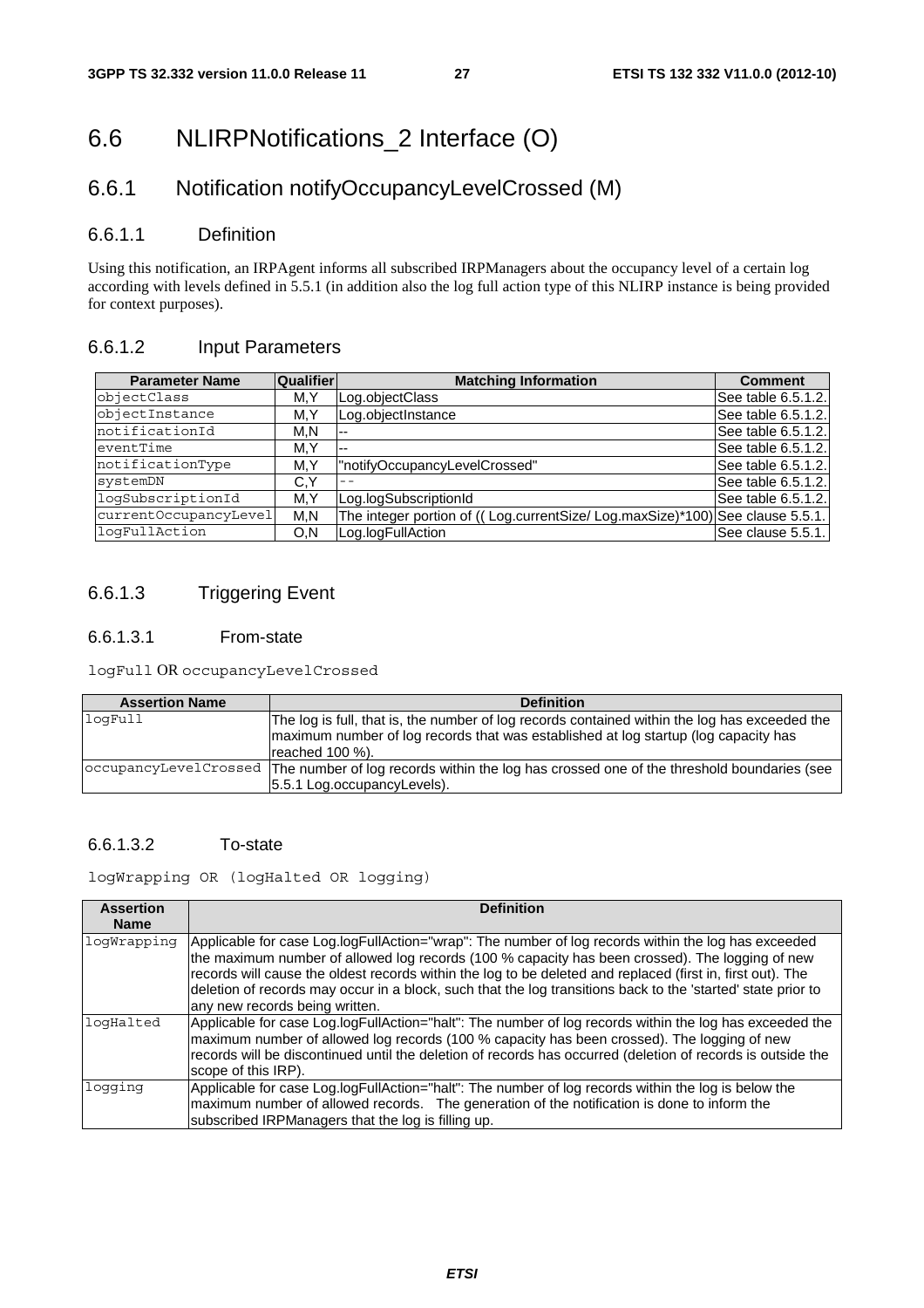# 6.6.2 Notification notifyLoggingResumed (O)

### 6.6.2.1 Definition

Using this notification, an IRPAgent informs all subscribed IRPManagers that the amount of data within a given log has been reduced, allowing logging to resume continue (according to the information provided when the log was created). Note that this notification only applies to Log.logFullAction == "halt".

### 6.6.2.2 Input Parameters

| <b>Parameter Name</b> | Qualifier | <b>Matching Information</b>               | <b>Comment</b>     |
|-----------------------|-----------|-------------------------------------------|--------------------|
| objectClass           | M.Y       | Log.objectClass                           | See table 6.5.1.2. |
| objectInstance        | M.Y       | Log.objectInstance                        | See table 6.5.1.2. |
| notificationId        | M, N      |                                           | See table 6.5.1.2. |
| eventTime             | M.Y       |                                           | See table 6.5.1.2. |
| notificationType      | M.Y       | "notifyLoggingResumed" See table 6.5.1.2. |                    |
| systemDN              | C.Y       |                                           | See table 6.5.1.2. |
| logSubscriptionId     | M.Y       | Log.logSubscriptionId                     | See table 6.5.1.2. |

# 6.6.2.3 Triggering Event

### 6.6.2.3.1 From-state

logFull

| <b>Assertion Name</b> | <b>Definition</b>                                                                                                                                                                                                                    |
|-----------------------|--------------------------------------------------------------------------------------------------------------------------------------------------------------------------------------------------------------------------------------|
| logHalted             | The log is full, that is, the number of log records contained within the log has exceeded the<br>maximum number of log records that was established at log startup (log capacity has<br>reached 100 % and Log.logFullAction="halt"). |
|                       | occupancyLevelCrossed   The number of log records within the log has crossed one of the threshold boundaries (see<br>5.5.1 Log.occupancyLevels).                                                                                     |

### 6.6.2.3.2 To-state

| <b>Assertion</b><br><b>Name</b> | <b>Definition</b>                                                                                                                                                                                       |
|---------------------------------|---------------------------------------------------------------------------------------------------------------------------------------------------------------------------------------------------------|
| loqqinq                         | The number of log records within the log is below the maximum number of allowed records.<br>The generation of the notification is done to inform the subscribed IRPManagers that the log is filling up. |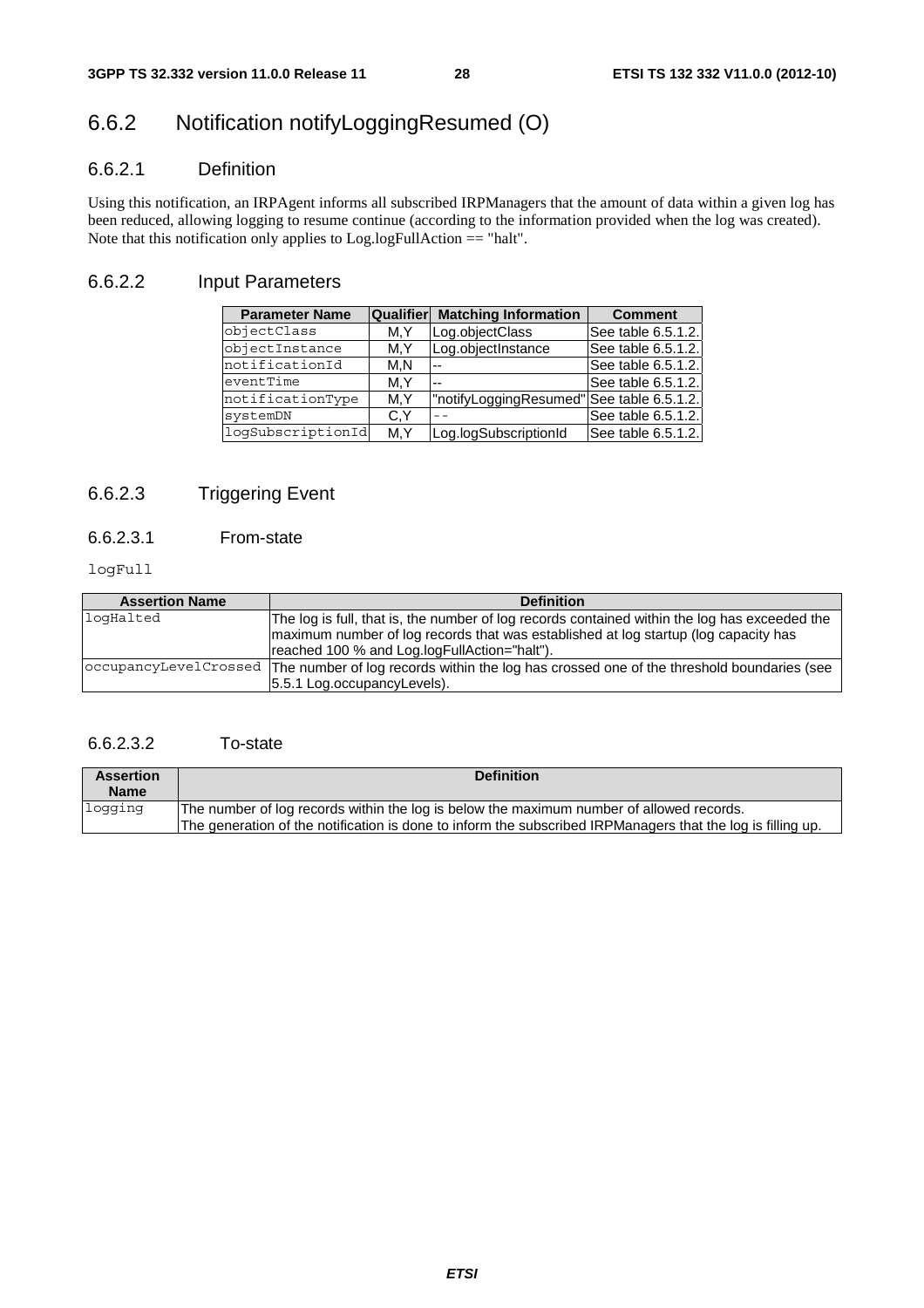# Annex A (informative): Change history

| <b>Change history</b> |             |                 |            |                |                                                                                                                       |                                                           |       |            |
|-----------------------|-------------|-----------------|------------|----------------|-----------------------------------------------------------------------------------------------------------------------|-----------------------------------------------------------|-------|------------|
| Date                  | TSG #       | <b>TSG Doc.</b> | <b>CR</b>  | Rev            | <b>Subject/Comment</b>                                                                                                | Cat                                                       | Old   | <b>New</b> |
| Mar<br>2004           | S 23        | SP-<br>040123   | .,         |                | Submitted to SA#23 for Information                                                                                    |                                                           | 1.0.0 |            |
| Dec<br>2004           | S 26        | SP-<br>040798   | Щ,         | Щ,             | Submitted to SA#26 for Approval<br>--                                                                                 |                                                           | 2.0.0 | 6.0.0      |
| Jun<br>2005           | $S_28$      | SP-<br>050290   | $0001$ --  |                | Correct mapping info of currentOccupancyLevel and some editorial<br>errors                                            | F                                                         | 6.0.0 | 6.1.0      |
| Jun<br>2005           | $S_28$      | SP-<br>050329   | $0002$ $-$ |                | Apply Generic System Context - Align with TS 32.150                                                                   | F                                                         | 6.0.0 | 6.1.0      |
| Mar<br>2006           | SA 31 SP-   | 060091          | $0003$ $-$ |                | Add invocationId output parameter of exportLogRecords operation                                                       | F                                                         | 6.1.0 | 6.2.0      |
| Mar<br>2006           | SA_31 SP-   | 060089          | $0004$ --  |                | Correct ambiguity of object class and object instance usage in<br>notification                                        | F                                                         | 6.1.0 | 6.2.0      |
| Dec<br>2006           | SA 34 SP-   | 060709          | $0005$ $-$ |                | Correct the errors in the definition of occupancyLevels and<br>currentOccupancyLevel                                  | F                                                         | 6.2.0 | 6.3.0      |
| Jun<br>2007           | $SA$ 36 $-$ |                 | --         | $\overline{a}$ | Automatic upgrade to Rel-7 (no CR) at freeze of Rel-7. Deleted<br>reference to CMIP SS, discontinued from R7 onwards. | ۵.                                                        | 6.3.0 | 7.0.0      |
| Sep<br>2007           | SA_37 SP-   | 070614          | $0006$ --  |                | Remove the use of visibility symbol                                                                                   | С                                                         | 7.0.0 | 8.0.0      |
| Dec<br>2009           |             |                 |            |                | Update to Rel-9 version (MCC)                                                                                         |                                                           | 8.0.0 | 9.0.0      |
| Mar<br>2011           |             |                 |            |                | Update to Rel-10 version (MCC)                                                                                        |                                                           | 9.0.0 | 10.0.0     |
| 2012-<br>09           |             |                 |            |                |                                                                                                                       | Update 10.0.0 11.0.0<br>to Rel-<br>11<br>version<br>(MCC) |       |            |